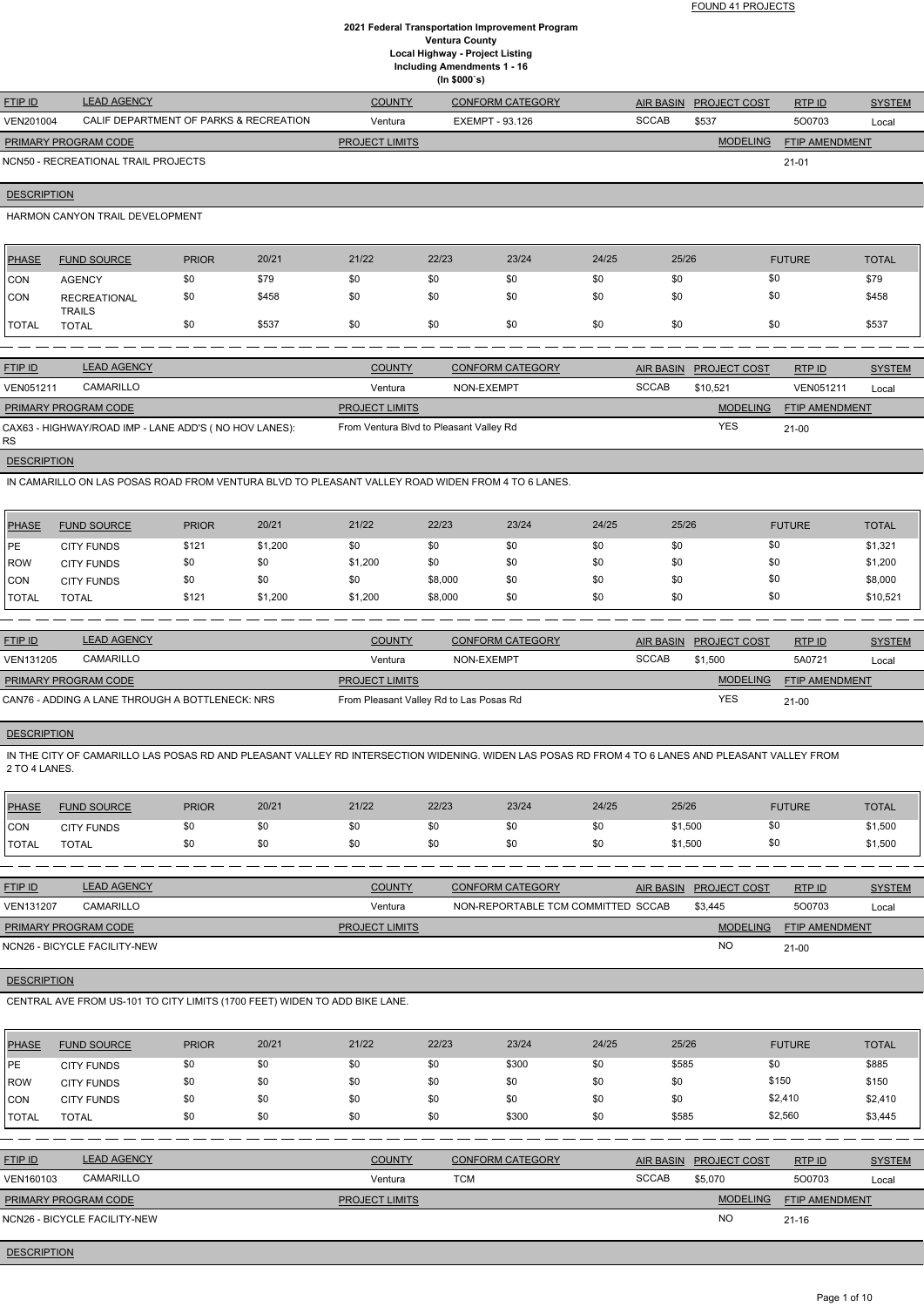PLEASANT VALLEY ROAD CLASS 2 BIKE LANES PROJECT FROM 5TH STREET TO LAS POSAS ROAD (APPROXIMATELY 8,700 FEET) USING TOLL CREDITS OF \$162 TO MATCH CMAQ CON IN 21/22.

| <b>PHASE</b> | <b>FUND SOURCE</b> | <b>PRIOR</b> | 20/21 | 21/22   | 22/23 | 23/24 | 24/25 | 25/26 | <b>FUTURE</b> | <b>TOTAL</b> |
|--------------|--------------------|--------------|-------|---------|-------|-------|-------|-------|---------------|--------------|
| <b>PE</b>    | <b>CITY FUNDS</b>  | \$118        | \$0   | \$0     | \$0   | \$0   | \$0   | \$0   | \$0           | \$118        |
| PE           | <b>CMAQ</b>        | \$900        | \$0   | \$0     | \$0   | \$0   | \$0   | \$0   | \$0           | \$900        |
| <b>ROW</b>   | <b>CITY FUNDS</b>  | \$0          | \$0   | \$65    | \$0   | \$0   | \$0   | \$0   | \$0           | \$65         |
| <b>ROW</b>   | <b>CMAQ</b>        | \$0          | \$0   | \$500   | \$0   | \$0   | \$0   | \$0   | \$0           | \$500        |
| <b>CON</b>   | <b>CITY FUNDS</b>  | \$0          | \$0   | \$238   | \$0   | \$0   | \$0   | \$0   | \$0           | \$238        |
| <b>CON</b>   | <b>CMAQ</b>        | \$0          | \$0   | \$3,249 | \$0   | \$0   | \$0   | \$0   | \$0           | \$3,249      |
| <b>TOTAL</b> | <b>TOTAL</b>       | \$1,018      | \$0   | \$4,052 | \$0   | \$0   | \$0   | \$0   | \$0           | \$5,070      |

| <b>FTIP ID</b>              | <b>LEAD AGENCY</b>           | <b>COUNTY</b>                         | <b>CONFORM CATEGORY</b> | AIR BASIN    | <b>PROJECT COST</b> | <b>RTPID</b>          | <b>SYSTEM</b> |
|-----------------------------|------------------------------|---------------------------------------|-------------------------|--------------|---------------------|-----------------------|---------------|
| VEN190114                   | <b>CAMARILLO</b>             | Ventura                               | TCM                     | <b>SCCAB</b> | \$6.389             | 500703                | Local         |
| <b>PRIMARY PROGRAM CODE</b> |                              | <b>PROJECT LIMITS</b>                 |                         |              | <b>MODELING</b>     | <b>FTIP AMENDMENT</b> |               |
|                             | NCN26 - BICYCLE FACILITY-NEW | From LAS POSAS ROAD to CENTRAL AVENUE |                         |              | <b>NO</b>           | $21 - 00$             |               |

### **DESCRIPTION**

IN CAMARILLO, SPRINGVILLE DRIVE BIKE TRAIL - EXTENDS CLASS I BIKE TRAIL FROM SPRINGVILLE DRIVE TO CENTRAL AVENUE APPROXIMATELY 1.0 MILE (Using Toll Credits for CMAQ)

| <b>PHASE</b> | <b>FUND SOURCE</b> | <b>PRIOR</b> | 20/21   | 21/22 | 22/23   | 23/24 | 24/25 | 25/26 | <b>FUTURE</b> | <b>TOTAL</b> |
|--------------|--------------------|--------------|---------|-------|---------|-------|-------|-------|---------------|--------------|
| l PE         | <b>CITY FUNDS</b>  | \$700        | \$0     | \$0   | \$0     | \$0   | \$0   | \$0   | \$0           | \$700        |
| PE           | <b>CMAQ</b>        | \$400        | \$0     | \$0   | \$0     | \$0   | \$0   | \$0   | \$0           | \$400        |
| ROW          | <b>CITY FUNDS</b>  | \$0          | \$1,415 | \$0   | \$0     | \$0   | \$0   | \$0   | \$0           | \$1,415      |
| <b>CON</b>   | <b>CITY FUNDS</b>  | \$0          | \$0     | \$0   | \$3,874 | \$0   | \$0   | \$0   | \$0           | \$3,874      |
| <b>TOTAL</b> | <b>TOTAL</b>       | \$1,100      | \$1,415 | \$0   | \$3,874 | \$0   | \$0   | \$0   | \$0           | \$6,389      |

| <b>FTIP ID</b>              | <b>LEAD AGENCY</b>                          | <b>COUNTY</b>         | <b>CONFORM CATEGORY</b> | <b>AIR BASIN</b> | <b>PROJECT COST</b> | RTP ID                | <b>SYSTEM</b> |
|-----------------------------|---------------------------------------------|-----------------------|-------------------------|------------------|---------------------|-----------------------|---------------|
| <b>VEN191206</b>            | CAMARILLO                                   | Ventura               | EXEMPT - 93.126         | <b>SCCAB</b>     | \$6.254             | 5AL04                 | Local         |
| <b>PRIMARY PROGRAM CODE</b> |                                             | <b>PROJECT LIMITS</b> |                         |                  | <b>MODELING</b>     | <b>FTIP AMENDMENT</b> |               |
|                             | NCRT1 - BRIDGE RES & REP (NO LN ADD) w/ TCM |                       |                         |                  |                     | 21-00                 |               |

# **DESCRIPTION**

IN CAMARILLO, CAMARILLO HILLS DRAIN REPLACEMENT AT VENTURA BOULEVARD. IN THE CITY OF CAMARILLO ON VENTURA BOULEVARD, REPLACE DETERIORATING REINFORCED CONCRETE BOX UNDER VENTURA BOULEVARD AND LAS POSAS ROAD INTERSECTION.

| <b>PHASE</b>     | <b>FUND SOURCE</b> | <b>PRIOR</b> | 20/21   | 21/22 | 22/23   | 23/24 | 24/25 | 25/26 | <b>FUTURE</b> | <b>TOTAL</b> |
|------------------|--------------------|--------------|---------|-------|---------|-------|-------|-------|---------------|--------------|
| PE               | <b>CITY FUNDS</b>  | \$0          | \$1,000 | \$0   | \$0     | \$0   | \$0   | \$0   | \$0           | \$1,000      |
| ROW <sup>'</sup> | <b>CITY FUNDS</b>  | \$0          | \$100   | \$0   | \$0     | \$0   | \$0   | \$0   | \$0           | \$100        |
| <b>CON</b>       | <b>CITY FUNDS</b>  | \$0          | \$0     | \$0   | \$5,154 | \$0   | \$0   | \$0   | \$0           | \$5,154      |
| <b>TOTAL</b>     | <b>TOTAL</b>       | \$0          | \$1,100 | \$0   | \$5,154 | \$0   | \$0   | \$0   | \$0           | \$6,254      |

| <b>FTIP ID</b>              | <b>LEAD AGENCY</b>           | <b>COUNTY</b>         | <b>CONFORM CATEGORY</b> |              | AIR BASIN PROJECT COST | RTP ID                | <b>SYSTEM</b> |
|-----------------------------|------------------------------|-----------------------|-------------------------|--------------|------------------------|-----------------------|---------------|
| <b>VEN051401</b>            | <b>FILLMORE</b>              | Ventura               | EXEMPT - 93.126         | <b>SCCAB</b> | \$1,395                | VEN051401             | Local         |
| <b>PRIMARY PROGRAM CODE</b> |                              | <b>PROJECT LIMITS</b> |                         |              | <b>MODELING</b>        | <b>FTIP AMENDMENT</b> |               |
|                             | NCN26 - BICYCLE FACILITY-NEW |                       |                         |              | <b>NO</b>              | $21-00$               |               |

### **DESCRIPTION**

ROUTE 126 AND SANTA PAULA BRANCH RAILROAD AT POLE CREEK - CLASS I BIKE PATH UNDERCROSSING 0.2 MILES IN LENGTH (PROJECT INCLUDES TOLL CREDITS FOR MATCH FOR CMAQ FOR PE).

| <b>PHASE</b>   | <b>FUND SOURCE</b>           | <b>PRIOR</b> | 20/21 | 21/22                 | 22/23 | 23/24                              | 24/25 | 25/26            |                     | <b>FUTURE</b>         | <b>TOTAL</b>  |
|----------------|------------------------------|--------------|-------|-----------------------|-------|------------------------------------|-------|------------------|---------------------|-----------------------|---------------|
| <b>IPE</b>     | <b>CITY FUNDS</b>            | \$0          | \$0   | \$0                   | \$0   | \$100                              | \$0   | \$0              | \$0                 |                       | \$100         |
| <b>IPE</b>     | CMAQ                         | \$0          | \$0   | \$0                   | \$0   | \$73                               | \$0   | \$0              | \$0                 |                       | \$73          |
| <b>CON</b>     | <b>CITY FUNDS</b>            | \$0          | \$0   | \$0                   | \$0   | \$1,222                            | \$0   | \$0              | \$0                 |                       | \$1,222       |
| <b>TOTAL</b>   | <b>TOTAL</b>                 | \$0          | \$0   | \$0                   | \$0   | \$1,395                            | \$0   | \$0              | \$0                 |                       | \$1,395       |
|                |                              |              |       |                       |       |                                    |       |                  |                     |                       |               |
| <b>FTIP ID</b> | <b>LEAD AGENCY</b>           |              |       | <b>COUNTY</b>         |       | <b>CONFORM CATEGORY</b>            |       | <b>AIR BASIN</b> | <b>PROJECT COST</b> | RTPID                 | <b>SYSTEM</b> |
| VEN130601      | <b>OJAI</b>                  |              |       | Ventura               |       | NON-REPORTABLE TCM COMMITTED SCCAB |       |                  | \$103               | 5TDL04                | Local         |
|                | PRIMARY PROGRAM CODE         |              |       | <b>PROJECT LIMITS</b> |       |                                    |       |                  | <b>MODELING</b>     | <b>FTIP AMENDMENT</b> |               |
|                | NCN26 - BICYCLE FACILITY-NEW |              |       |                       |       |                                    |       |                  | N <sub>O</sub>      | $21 - 00$             |               |

**DESCRIPTION** 

OVER FOX CANYON BARRANCA IN OJAI CONSTRUCT BIKE BRIDGE. LESS THAN 1 MILE IN LENGTH. \$12 TOLL CREDITS FOR CONSTRUCTION.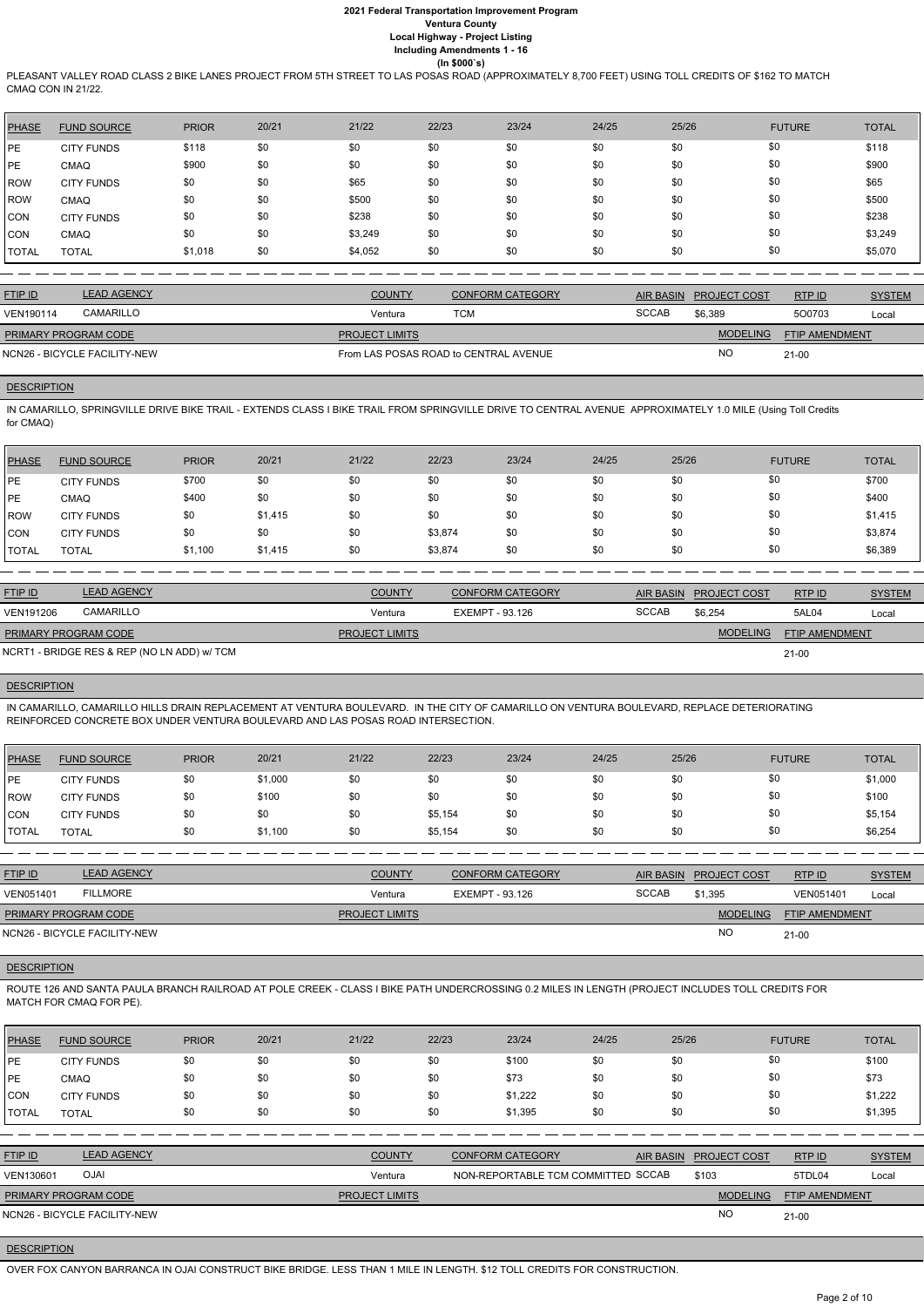| <b>PHASE</b>   | <b>FUND SOURCE</b> | <b>PRIOR</b> | 20/21 | 21/22         | 22/23 | 23/24                   | 24/25 | 25/26                  | <b>FUTURE</b> | <b>TOTAL</b>  |
|----------------|--------------------|--------------|-------|---------------|-------|-------------------------|-------|------------------------|---------------|---------------|
| IPE.           | <b>CMAQ</b>        | \$40         | \$0   | \$0           | \$0   | \$0                     | \$0   | \$0                    | \$0           | \$40          |
| CON            | <b>CMAQ</b>        | \$0          | \$63  | \$0           | \$0   | \$0                     | \$0   | \$0                    | \$0           | \$63          |
| `TOTAL         | <b>TOTAL</b>       | \$40         | \$63  | \$0           | \$0   | \$0                     | \$0   | \$0                    | \$0           | \$103         |
|                |                    |              |       |               |       |                         |       |                        |               |               |
| <b>FTIP ID</b> | <b>LEAD AGENCY</b> |              |       | <b>COUNTY</b> |       | <b>CONFORM CATEGORY</b> |       | AIR BASIN PROJECT COST | RTP ID        | <b>SYSTEM</b> |

| <b>OJAI</b><br><b>VEN170113</b>                 | Ventura               | EXEMPT - 93.126 | <b>SCCAB</b> | \$4.499         | 500703                | Local |
|-------------------------------------------------|-----------------------|-----------------|--------------|-----------------|-----------------------|-------|
| <b>PRIMARY PROGRAM CODE</b>                     | <b>PROJECT LIMITS</b> |                 |              | <b>MODELING</b> | <b>FTIP AMENDMENT</b> |       |
| NCR25 - BICYCLE & PEDESTRAIN FACILITIES-UPGRADE |                       |                 |              | ΝC              | $21 - 03$             |       |

### **DESCRIPTION**

Pedestrian and Bike Safety Improvements; Ojai Avenue and Maricopa Hwy. (Project will use \$431 in toll credits).

IN THE NORTHEAST COMMUNITY OF THE CITY OF OXNARD, NORTHEAST OF OXNARD TRANSPORTATION CENTER. INSTALL 1.9 MI CLASS II BIKE LANES, 6.3 MI CLASS III BIKE LANES AND IMPROVEMENTS TO 3.69 MI OF EXISTING BIKE LANES. BICYCLE BOULEVARDS AND PEDESTRIAN IMPROVEMENTS AT RAMONA, CHAVEZ, AND LEMONWOOD ELEMENTARY SCHOOLS, AND BICYCLE AND PEDESTRIAN IMPROVEMENTS ON CLOYNE STREET.

| <b>PHASE</b> | <b>FUND SOURCE</b>                     | <b>PRIOR</b> | 20/21   | 21/22 | 22/23 | 23/24 | 24/25 | 25/26 | <b>FUTURE</b> | <b>TOTAL</b> |
|--------------|----------------------------------------|--------------|---------|-------|-------|-------|-------|-------|---------------|--------------|
| IPE.         | <b>ACTIVE</b><br><b>TRANSPORTATION</b> | \$230        | \$0     | \$0   | \$0   | \$0   | \$0   | \$0   | \$0           | \$230        |
| IPE.         | <b>CMAQ</b>                            | \$100        | \$0     | \$0   | \$0   | \$0   | \$0   | \$0   | \$0           | \$100        |
| <b>CON</b>   | <b>ACTIVE</b><br><b>TRANSPORTATION</b> | \$0          | \$2,103 | \$0   | \$0   | \$0   | \$0   | \$0   | \$0           | \$2,103      |
| CON          | <b>CMAQ</b>                            | \$0          | \$1,324 | \$0   | \$0   | \$0   | \$0   | \$0   | \$0           | \$1,324      |
| <b>CON</b>   | TDA ARTICLE #3                         | \$0          | \$742   | \$0   | \$0   | \$0   | \$0   | \$0   | \$0           | \$742        |
| <b>TOTAL</b> | <b>TOTAL</b>                           | \$330        | \$4,169 | \$0   | \$0   | \$0   | \$0   | \$0   | \$0           | \$4,499      |

| <b>FTIP ID</b>       | <b>LEAD AGENCY</b>               | <b>COUNTY</b>         | <b>CONFORM CATEGORY</b> |              | AIR BASIN PROJECT COST | RTPID                 | <b>SYSTEM</b> |
|----------------------|----------------------------------|-----------------------|-------------------------|--------------|------------------------|-----------------------|---------------|
| VEN130101            | <b>OXNARD</b>                    | Ventura               | <b>TCM Committed</b>    | <b>SCCAB</b> | \$1.153                | 500703                | Local         |
| PRIMARY PROGRAM CODE |                                  | <b>PROJECT LIMITS</b> |                         |              | <b>MODELING</b>        | <b>FTIP AMENDMENT</b> |               |
|                      | NCR26 - BICYCLE FACILITY-UPGRADE |                       |                         |              | N <sub>O</sub>         | $21 - 04$             |               |

# **DESCRIPTION**

| PHASE          | <b>FUND SOURCE</b> | <b>PRIOR</b> | 20/21   | 21/22 | 22/23 | 23/24 | 24/25 | 25/26 | <b>FUTURE</b> | <b>TOTAL</b> |
|----------------|--------------------|--------------|---------|-------|-------|-------|-------|-------|---------------|--------------|
| PE             | <b>CITY FUNDS</b>  | \$8          | \$0     | \$0   | \$0   | \$0   | \$0   | \$0   | \$0           | \$8          |
| PE             | <b>CMAQ</b>        | \$59         | \$0     | \$0   | \$0   | \$0   | \$0   | \$0   | \$0           | \$59         |
| ICON           | <b>CITY FUNDS</b>  | \$0          | \$220   | \$0   | \$0   | \$0   | \$0   | \$0   | \$0           | \$220        |
| CON            | <b>CMAQ</b>        | \$0          | \$866   | \$0   | \$0   | \$0   | \$0   | \$0   | \$0           | \$866        |
| <b>I</b> TOTAL | TOTAL              | \$67         | \$1,086 | \$0   | \$0   | \$0   | \$0   | \$0   | \$0           | \$1,153      |

| <b>FTIP ID</b>              | <b>LEAD AGENCY</b>           | <b>COUNTY</b>         | <b>CONFORM CATEGORY</b> | <b>AIR BASIN</b> | <b>PROJECT COST</b> | RTP ID                | <b>SYSTEM</b> |
|-----------------------------|------------------------------|-----------------------|-------------------------|------------------|---------------------|-----------------------|---------------|
| VEN130102                   | <b>OXNARD</b>                | Ventura               | <b>TCM Committed</b>    | <b>SCCAB</b>     | \$346               | 500703                | Local         |
| <b>PRIMARY PROGRAM CODE</b> |                              | <b>PROJECT LIMITS</b> |                         |                  | <b>MODELING</b>     | <b>FTIP AMENDMENT</b> |               |
|                             | NCN26 - BICYCLE FACILITY-NEW |                       |                         |                  | <b>NO</b>           | $21 - 00$             |               |

# **DESCRIPTION**

ON C STREET FROM VINEYARD AVE TO CHANNEL ISLANDS BLVD, CONSTRUCT 4.9 MI OF CLASS II BIKE LANES. CONSTRUCT CLASS III BIKE LANES ON GUAVA ST/HEMLOCK AVE AND ALONG HILL ST.

| <b>PHASE</b>   | <b>FUND SOURCE</b>               | <b>PRIOR</b> | 20/21 | 21/22                             | 22/23      | 23/24                   | 24/25 | 25/26            |                     | <b>FUTURE</b>  | <b>TOTAL</b>  |
|----------------|----------------------------------|--------------|-------|-----------------------------------|------------|-------------------------|-------|------------------|---------------------|----------------|---------------|
| <b>PE</b>      | <b>CITY FUNDS</b>                | \$4          | \$0   | \$0                               | \$0        | \$0                     | \$0   | \$0              | \$0                 |                | \$4           |
| PE             | <b>CMAQ</b>                      | \$28         | \$0   | \$0                               | \$0        | \$0                     | \$0   | \$0              | \$0                 |                | \$28          |
| CON            | <b>CITY FUNDS</b>                | \$0          | \$36  | \$0                               | \$0        | \$0                     | \$0   | \$0              | \$0                 |                | \$36          |
| ICON           | <b>CMAQ</b>                      | \$0          | \$278 | \$0                               | \$0        | \$0                     | \$0   | \$0              | \$0                 |                | \$278         |
| <b>TOTAL</b>   | <b>TOTAL</b>                     | \$32         | \$314 | \$0                               | \$0        | \$0                     | \$0   | \$0              | \$0                 |                | \$346         |
|                |                                  |              |       |                                   |            |                         |       |                  |                     |                |               |
| <b>FTIP ID</b> | <b>LEAD AGENCY</b>               |              |       | <b>COUNTY</b>                     |            | <b>CONFORM CATEGORY</b> |       | <b>AIR BASIN</b> | <b>PROJECT COST</b> | RTP ID         | <b>SYSTEM</b> |
| VEN150907      | <b>OXNARD</b>                    |              |       | Ventura                           | <b>TCM</b> |                         |       | <b>SCCAB</b>     | \$2,205             | 5TDL04         | Local         |
|                | PRIMARY PROGRAM CODE             |              |       | <b>PROJECT LIMITS</b>             |            |                         |       |                  | <b>MODELING</b>     | FTIP AMENDMENT |               |
|                | NCR26 - BICYCLE FACILITY-UPGRADE |              |       | From 101 Freeway to Gonzales Road |            |                         |       |                  | <b>NO</b>           | $21 - 04$      |               |
|                |                                  |              |       |                                   |            |                         |       |                  |                     |                |               |

# **DESCRIPTION**

Oxnard Blvd. Bicycle & Pedestrian Facilities from 101 Freeway to Gonzales Road approximately 14,800 feet. (Using Toll Credits for CMAQ)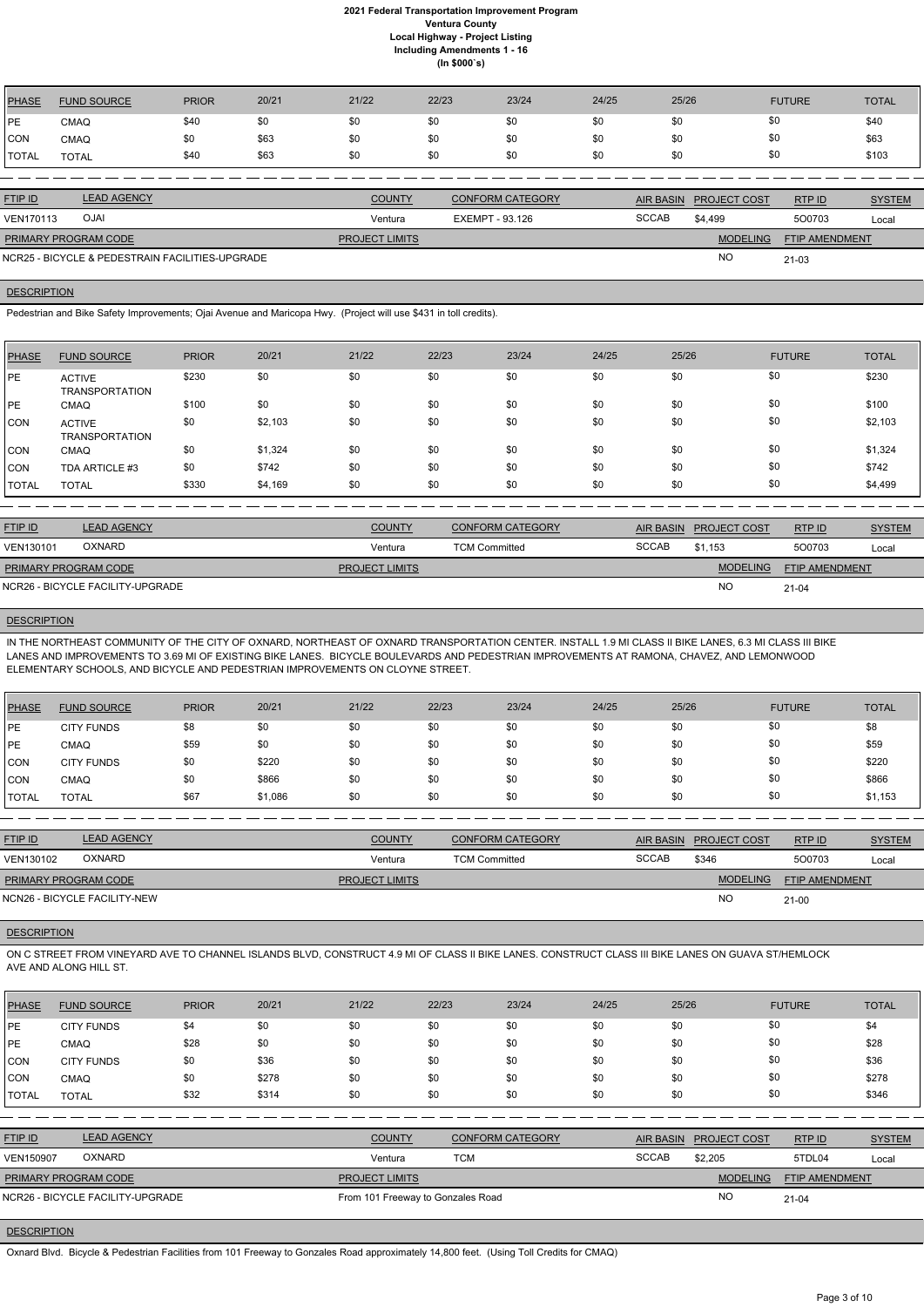| <b>PHASE</b> | <b>FUND SOURCE</b>                     | <b>PRIOR</b> | 20/21   | 21/22 | 22/23 | 23/24 | 24/25 | 25/26 | <b>FUTURE</b> | <b>TOTAL</b> |
|--------------|----------------------------------------|--------------|---------|-------|-------|-------|-------|-------|---------------|--------------|
| PE           | <b>ACTIVE</b><br><b>TRANSPORTATION</b> | \$57         | \$0     | \$0   | \$0   | \$0   | \$0   | \$0   | \$0           | \$57         |
| PE           | <b>CITY FUNDS</b>                      | \$45         | \$0     | \$0   | \$0   | \$0   | \$0   | \$0   | \$0           | \$45         |
| <b>PE</b>    | <b>CMAQ</b>                            | \$100        | \$0     | \$0   | \$0   | \$0   | \$0   | \$0   | \$0           | \$100        |
| <b>PE</b>    | <b>LOCAL TRANS FUNDS</b>               | \$13         | \$0     | \$0   | \$0   | \$0   | \$0   | \$0   | \$0           | \$13         |
| <b>CON</b>   | <b>CITY FUNDS</b>                      | \$0          | \$228   | \$0   | \$0   | \$0   | \$0   | \$0   | \$0           | \$228        |
| <b>CON</b>   | <b>CMAQ</b>                            | \$0          | \$1,762 | \$0   | \$0   | \$0   | \$0   | \$0   | \$0           | \$1,762      |
| TOTAL        | <b>TOTAL</b>                           | \$215        | \$1,990 | \$0   | \$0   | \$0   | \$0   | \$0   | \$0           | \$2,205      |

| <b>FTIP ID</b>              | <b>LEAD AGENCY</b>                          | <b>COUNTY</b>                                | <b>CONFORM CATEGORY</b> | AIR BASIN | <b>PROJECT COST</b> | RTPID                 | <b>SYSTEM</b> |
|-----------------------------|---------------------------------------------|----------------------------------------------|-------------------------|-----------|---------------------|-----------------------|---------------|
| <b>VEN170414</b>            | <b>OXNARD</b>                               | Ventura                                      | EXEMPT - 93.126         | SCCAB     | \$1.239             | 500703                | Local         |
| <b>PRIMARY PROGRAM CODE</b> |                                             | <b>PROJECT LIMITS</b>                        |                         |           | <b>MODELING</b>     | <b>FTIP AMENDMENT</b> |               |
|                             | NCN25 - BICYCLE & PEDESTRAIN FACILITIES-NEW | From Pleasant Valley Raod to 3,525 feet east |                         |           | NC                  | $21 - 00$             |               |

### **DESCRIPTION**

IN OXNARD - ETTING ROAD SIDEWALK (2,300 ft.) AND BIKELANE (3,525 ft.) PROJECT, FROM PLEASANT VALLEY ROAD TO EASTERLY CITY LIMITS, project will install sidewalk, curb and gutter, access ramps, widen the road to accommodate bike lanes, crosswalk, crosswalk flashing beacons, and street lights and four way stop at Olds Road.

| <b>PHASE</b> | <b>FUND SOURCE</b>                     | <b>PRIOR</b> | 20/21   | 21/22 | 22/23 | 23/24 | 24/25 | 25/26 | <b>FUTURE</b> | <b>TOTAL</b> |
|--------------|----------------------------------------|--------------|---------|-------|-------|-------|-------|-------|---------------|--------------|
| <b>IPE</b>   | <b>ACTIVE</b><br><b>TRANSPORTATION</b> | \$80         | \$0     | \$0   | \$0   | \$0   | \$0   | \$0   | \$0           | \$80         |
| <b>IPE</b>   | <b>CITY FUNDS</b>                      | \$20         | \$0     | \$0   | \$0   | \$0   | \$0   | \$0   | \$0           | \$20         |
| ROW          | <b>ACTIVE</b><br><b>TRANSPORTATION</b> | \$40         | \$0     | \$0   | \$0   | \$0   | \$0   | \$0   | \$0           | \$40         |
| ROW          | <b>CITY FUNDS</b>                      | \$10         | \$0     | \$0   | \$0   | \$0   | \$0   | \$0   | \$0           | \$10         |
| CON          | <b>ACTIVE</b><br><b>TRANSPORTATION</b> | \$0          | \$871   | \$0   | \$0   | \$0   | \$0   | \$0   | \$0           | \$871        |
| CON          | <b>CITY FUNDS</b>                      | \$0          | \$218   | \$0   | \$0   | \$0   | \$0   | \$0   | \$0           | \$218        |
| TOTAL        | <b>TOTAL</b>                           | \$150        | \$1,089 | \$0   | \$0   | \$0   | \$0   | \$0   | \$0           | \$1,239      |

4th Street Mobility Improvements in Oxnard - install curb extensions, crosswalks, Class II bike lanes, bike racks, street lighting, and modify traffic signals along 4th Street from Oxnard Boulevard to C Street.

| <b>FTIP ID</b>               | <b>LEAD AGENCY</b> | <b>COUNTY</b>                        | <b>CONFORM CATEGORY</b> |              | AIR BASIN PROJECT COST | RTPID          | <b>SYSTEM</b> |
|------------------------------|--------------------|--------------------------------------|-------------------------|--------------|------------------------|----------------|---------------|
| VEN190701                    | <b>OXNARD</b>      | Ventura                              | EXEMPT - 93.126         | <b>SCCAB</b> | \$860                  | 500703         | Local         |
| <b>PRIMARY PROGRAM CODE</b>  |                    | <b>PROJECT LIMITS</b>                |                         |              | <b>MODELING</b>        | FTIP AMENDMENT |               |
| NCN26 - BICYCLE FACILITY-NEW |                    | From GONZALES ROAD to CAMINO DEL SOL |                         |              | <b>NC</b>              | $21 - 00$      |               |

# **DESCRIPTION**

IN THE CITY OF OXNARD, CONSTRUCT OXNARD BOULEVARD GAP CLOSURE CLASS 1 BIKEWAY AND ADA IMPROVEMENTS PARALLEL TO OXNARD BOULEVARD BETWEEN GONZALES ROAD AND CAMINO DEL SOL. (0.26 MILES)

| <b>PHASE</b> | <b>FUND SOURCE</b>                     | <b>PRIOR</b> | 20/21 | 21/22 | 22/23 | 23/24 | 24/25 | 25/26 | <b>FUTURE</b> | <b>TOTAL</b> |
|--------------|----------------------------------------|--------------|-------|-------|-------|-------|-------|-------|---------------|--------------|
| <b>IPE</b>   | <b>ACTIVE</b><br><b>TRANSPORTATION</b> | \$98         | \$0   | \$0   | \$0   | \$0   | \$0   |       | \$0           | \$98         |
| CON          | <b>ACTIVE</b><br><b>TRANSPORTATION</b> | \$0          | \$762 | \$0   | \$0   | \$0   | \$0   |       | \$0           | \$762        |
| <b>TOTAL</b> | TOTAL                                  | \$98         | \$762 | \$0   | \$0   | \$0   | \$0   | \$0   | \$0           | \$860        |

| <b>FTIP ID</b>              | <b>LEAD AGENCY</b>                          | <b>COUNTY</b>                     | <b>CONFORM CATEGORY</b> |              | AIR BASIN PROJECT COST | RTP ID                | <b>SYSTEM</b> |
|-----------------------------|---------------------------------------------|-----------------------------------|-------------------------|--------------|------------------------|-----------------------|---------------|
| <b>VEN210801</b>            | <b>OXNARD</b>                               | Ventura                           | TCM                     | <b>SCCAB</b> | \$6.900                | 500703                | Local         |
| <b>PRIMARY PROGRAM CODE</b> |                                             | <b>PROJECT LIMITS</b>             |                         |              | <b>MODELING</b>        | <b>FTIP AMENDMENT</b> |               |
|                             | NCN25 - BICYCLE & PEDESTRAIN FACILITIES-NEW | From Oxnard Boulevard to C Street |                         |              | NO.                    | 21-09                 |               |

### **DESCRIPTION**

| <b>PHASE</b> | <b>FUND SOURCE</b>              | <b>PRIOR</b> | 20/21 | 21/22 | 22/23   | 23/24 | 24/25 | 25/26 | <b>FUTURE</b> | <b>TOTAL</b> |
|--------------|---------------------------------|--------------|-------|-------|---------|-------|-------|-------|---------------|--------------|
| PE           | <b>ACTIVE</b><br>TRANSPORTATION | \$0          | \$0   | \$650 | \$0     | \$0   | \$0   | \$0   |               | \$650        |
| <b>CON</b>   | <b>CITY FUNDS</b>               | \$0          | \$0   | \$0   | \$6,250 | \$0   | \$0   | \$0   | \$0           | \$6,250      |
| <b>TOTAL</b> | TOTAL                           | \$0          | \$0   | \$650 | \$6,250 | \$0   | \$0   | \$0   | \$0           | \$6,900      |

| <b>FTIP ID</b>              | <b>LEAD AGENCY</b>                | <b>COUNTY</b>         | <b>CONFORM CATEGORY</b> |              | AIR BASIN PROJECT COST | RTPID                 | <b>SYSTEM</b> |
|-----------------------------|-----------------------------------|-----------------------|-------------------------|--------------|------------------------|-----------------------|---------------|
| VEN210804                   | <b>OXNARD</b>                     | Ventura               | NON-REPORTABLE TCM      | <b>SCCAB</b> | \$1,981                | 500703                | Local         |
| <b>PRIMARY PROGRAM CODE</b> |                                   | <b>PROJECT LIMITS</b> |                         |              | <b>MODELING</b>        | <b>FTIP AMENDMENT</b> |               |
|                             | NCN27 - PEDESTRIAN FACILITIES-NEW |                       |                         |              | <b>NO</b>              | $21 - 09$             |               |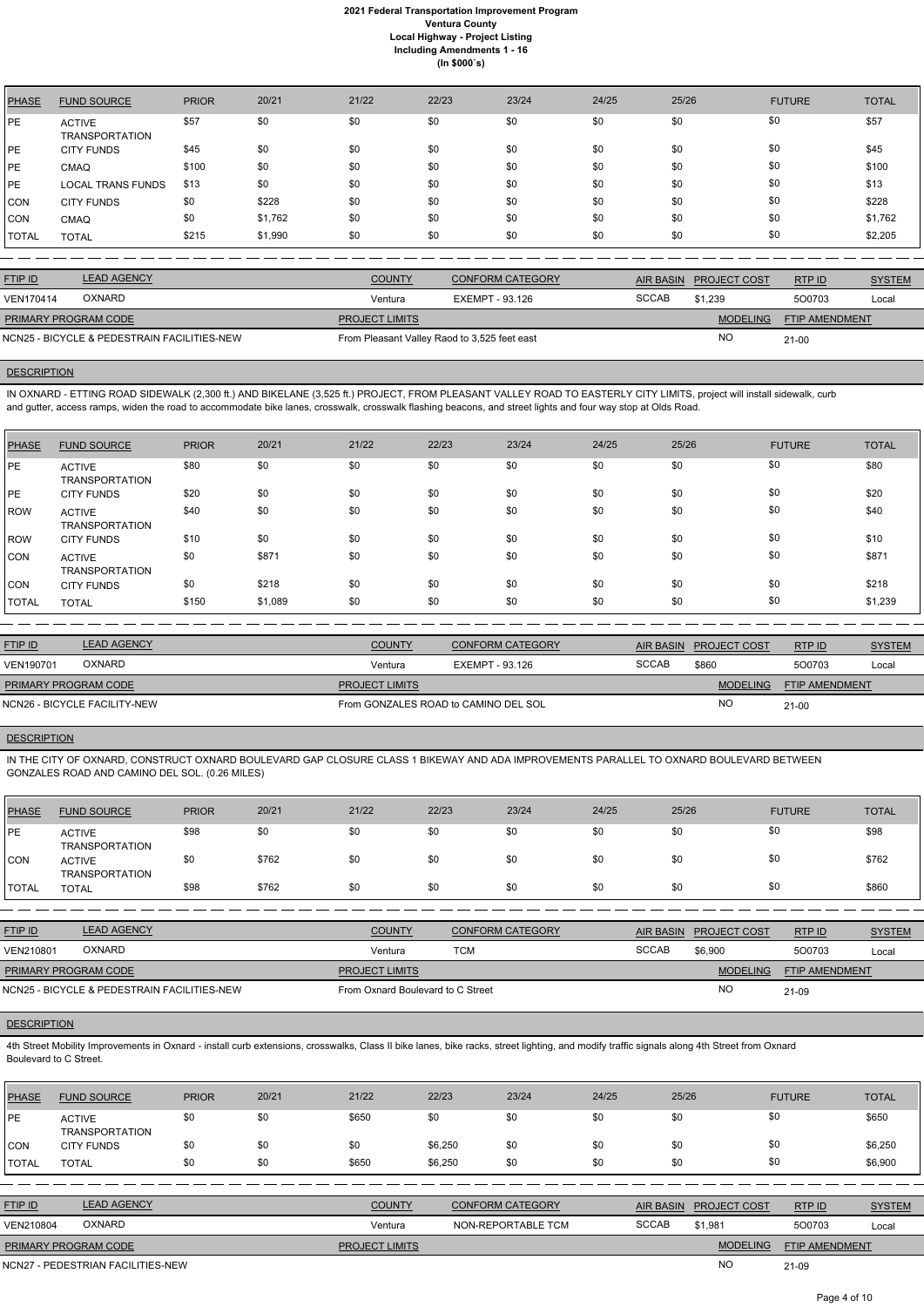### **DESCRIPTION**

In Oxnard, SRTS Safety and Enhancements Project - provide safe routes to six (6) schools in Oxnard by installing enhanced safety crossing improvements and implementing a Citywide non-infrastructure program for 26 schools.

| <b>PHASE</b> | <b>FUND SOURCE</b>                     | <b>PRIOR</b> | 20/21 | 21/22 | 22/23   | 23/24 | 24/25 | 25/26 | <b>FUTURE</b> | <b>TOTAL</b> |
|--------------|----------------------------------------|--------------|-------|-------|---------|-------|-------|-------|---------------|--------------|
| <b>PE</b>    | <b>ACTIVE</b><br><b>TRANSPORTATION</b> | \$0          | \$202 | \$0   | \$0     | \$0   | \$0   | \$0   | \$0           | \$202        |
| <b>CON</b>   | <b>ACTIVE</b><br><b>TRANSPORTATION</b> | \$0          | \$0   | \$0   | \$1,779 | \$0   | \$0   | \$0   | \$0           | \$1,779      |
| <b>TOTAL</b> | <b>TOTAL</b>                           | \$0          | \$202 | \$0   | \$1,779 | \$0   | \$0   | \$0   | \$0           | \$1,981      |

| <b>FTIP ID</b>              | <b>LEAD AGENCY</b>                             | <b>COUNTY</b>         | <b>CONFORM CATEGORY</b> |              | AIR BASIN PROJECT COST | RTPID          | <b>SYSTEM</b> |
|-----------------------------|------------------------------------------------|-----------------------|-------------------------|--------------|------------------------|----------------|---------------|
| VEN210604                   | OXNARD HARBOR DISTRICT                         | Ventura               | EXEMPT - 93.126         | <b>SCCAB</b> | \$493                  |                | Local         |
| <b>PRIMARY PROGRAM CODE</b> |                                                | <b>PROJECT LIMITS</b> |                         |              | <b>MODELING</b>        | FTIP AMENDMENT |               |
| -UPGRA/REHAB                | VER02 - VEHICLES-ADM/MAIN/SER/SEC-(GAS/DIESEL) |                       |                         |              | <b>NO</b>              | $21-06$        |               |

#### **DESCRIPTION**

Yard Tractor Idle-Reduction System: Installation of idle-reduction equipment on current fleet of Port of Hueneme yard tractors.

| <b>PHASE</b>  | <b>FUND SOURCE</b> | <b>PRIOR</b> | 20/21 | 21/22 | 22/23 | 23/24 | 24/25 | 25/26 | <b>FUTURE</b> | <b>TOTAL</b> |
|---------------|--------------------|--------------|-------|-------|-------|-------|-------|-------|---------------|--------------|
| CON           | <b>CMAQ</b>        | \$0          | \$0   | \$442 | \$0   | \$0   | \$0   |       | \$0           | \$442        |
| <b>CON</b>    | PRIVATE FUNDS      | \$0          | \$0   | \$51  | \$0   | \$0   | \$0   |       | \$0           | \$51         |
| <b>ITOTAL</b> | <b>TOTAL</b>       | \$0          | \$0   | \$493 | \$0   | \$0   | \$0   |       | \$0           | \$493        |

| <b>FTIP ID</b>              | <b>LEAD AGENCY</b>           | <b>COUNTY</b>         | <b>CONFORM CATEGORY</b> | AIR BASIN | <b>PROJECT COST</b> | RTPID                 | <b>SYSTEM</b> |
|-----------------------------|------------------------------|-----------------------|-------------------------|-----------|---------------------|-----------------------|---------------|
| VEN031230                   | SAN BUENAVENTURA             | Ventura               | EXEMPT - 93.126         | SCCAB     | \$957               | 5TDL04                | Local         |
| <b>PRIMARY PROGRAM CODE</b> |                              | <b>PROJECT LIMITS</b> |                         |           | <b>MODELING</b>     | <b>FTIP AMENDMENT</b> |               |
|                             | NCN26 - BICYCLE FACILITY-NEW |                       |                         |           | <b>NO</b>           | $21 - 00$             |               |

# **DESCRIPTION**

ROUTE 126 BIKE PATH PHASE III BIKE PATH (CLASS I) PARALLEL AND SOUTH OF ROUTE 126 0.3 MILES FROM PARRISH TO BACH (ADJACENT TO IMPERIAL MOBILE HOME PARK) - TOLL CREDITS PROVIDED AS MATCH FOR CON.

| PHASE         | <b>FUND SOURCE</b> | <b>PRIOR</b> | 20/21 | 21/22 | 22/23 | 23/24 | 24/25 | 25/26 | <b>FUTURE</b> | <b>TOTAL</b> |
|---------------|--------------------|--------------|-------|-------|-------|-------|-------|-------|---------------|--------------|
| <b>IPE</b>    | <b>CITY FUNDS</b>  | \$11         | \$0   | \$0   | \$0   | \$0   | \$0   | \$0   | \$0           | \$11         |
| <b>IPE</b>    | CMAQ               | \$89         | \$0   | \$0   | \$0   | \$0   | \$0   | \$0   | \$0           | \$89         |
| <b>IROW</b>   | <b>CITY FUNDS</b>  | \$60         | \$0   | \$0   | \$0   | \$0   | \$0   | \$0   | \$0           | \$60         |
| ICON          | CMAQ               | \$0          | \$0   | \$797 | \$0   | \$0   | \$0   | \$0   | \$0           | \$797        |
| <b>ITOTAL</b> | <b>TOTAL</b>       | \$160        | \$0   | \$797 | \$0   | \$0   | \$0   | \$0   | \$0           | \$957        |

| <b>LEAD AGENCY</b>          | <b>COUNTY</b>                    | <b>CONFORM CATEGORY</b> | <b>AIR BASIN</b> |                 | RTP ID                | <b>SYSTEM</b> |
|-----------------------------|----------------------------------|-------------------------|------------------|-----------------|-----------------------|---------------|
| SAN BUENAVENTURA            | Ventura                          | EXEMPT - 93.126         | <b>SCCAB</b>     | \$354           | 5TDL04                | Local         |
| <b>PRIMARY PROGRAM CODE</b> |                                  |                         |                  | <b>MODELING</b> | <b>FTIP AMENDMENT</b> |               |
|                             | From $n/a$ to $n/a$              |                         |                  | <b>NO</b>       | 21-06                 |               |
|                             | NCR26 - BICYCLE FACILITY-UPGRADE | <b>PROJECT LIMITS</b>   |                  |                 | <b>PROJECT COST</b>   |               |

#### **DESCRIPTION**

CONSTRUCT 600-FOOT CLASS I BIKE PATH FROM SHERIDAN WAY TO VENTURA RIVER BIKE TRAIL (PROJECT INCLUDES TOLL CREDITS OF \$46)

| <b>PHASE</b>   | <b>FUND SOURCE</b>           | <b>PRIOR</b> | 20/21 | 21/22                 | 22/23           | 23/24                   | 24/25 | 25/26            |                     | <b>FUTURE</b>         | <b>TOTAL</b>  |
|----------------|------------------------------|--------------|-------|-----------------------|-----------------|-------------------------|-------|------------------|---------------------|-----------------------|---------------|
| <b>PE</b>      | <b>CMAQ</b>                  | \$44         | \$0   | \$0                   | \$0             | \$0                     | \$0   | \$0              | \$0                 |                       | \$44          |
| CON            | CMAQ                         | \$0          | \$310 | \$0                   | \$0             | \$0                     | \$0   | \$0              | \$0                 |                       | \$310         |
| <b>TOTAL</b>   | <b>TOTAL</b>                 | \$44         | \$310 | \$0                   | \$0             | \$0                     | \$0   | \$0              | \$0                 |                       | \$354         |
|                |                              |              |       |                       |                 |                         |       |                  |                     |                       |               |
| <b>FTIP ID</b> | <b>LEAD AGENCY</b>           |              |       | <b>COUNTY</b>         |                 | <b>CONFORM CATEGORY</b> |       | <b>AIR BASIN</b> | <b>PROJECT COST</b> | RTP ID                | <b>SYSTEM</b> |
| VEN170415      | <b>SAN BUENAVENTURA</b>      |              |       | Ventura               | EXEMPT - 93.126 |                         |       | <b>SCCAB</b>     | \$1,560             | 500703                | Local         |
|                | PRIMARY PROGRAM CODE         |              |       | <b>PROJECT LIMITS</b> |                 |                         |       |                  | <b>MODELING</b>     | <b>FTIP AMENDMENT</b> |               |
|                | NCN26 - BICYCLE FACILITY-NEW |              |       |                       |                 |                         |       |                  | <b>NO</b>           | $21 - 00$             |               |
|                |                              |              |       |                       |                 |                         |       |                  |                     |                       |               |

# **DESCRIPTION**

IN VENTURA, MONTALVO/CYPRESS POINT GAP CLOSURE AND COMPLETE STREETS PROJECT, project will provide Class 1 path gap closure at Cypress Point Class I Trail & Telephone Rd; add safety features for sidewalk and bicycle infrastructure and connecting Complete Streets SRTS corridor. Project includes CON funds in FY-20/21.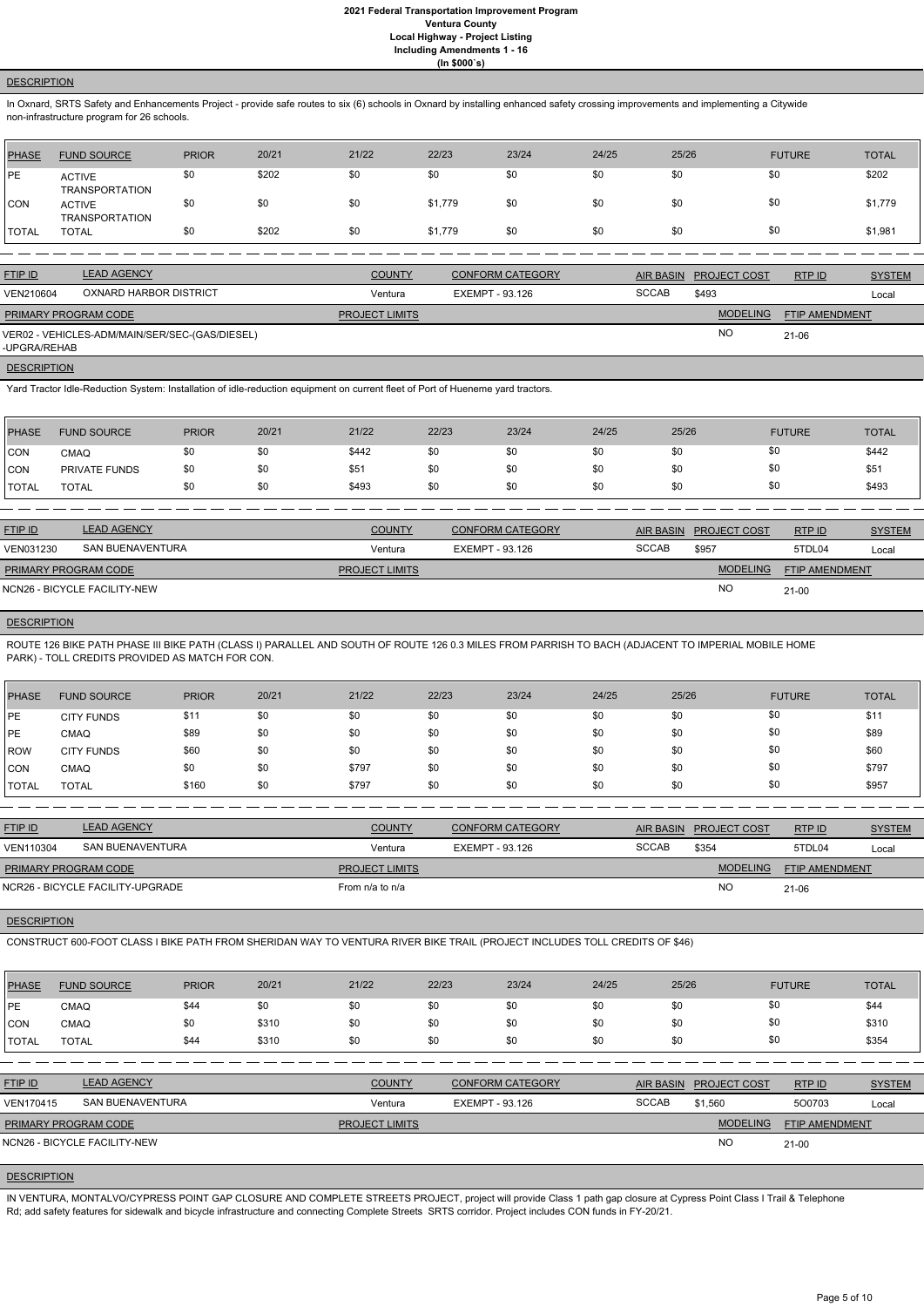# **2021 Federal Transportation Improvement Program Ventura County Local Highway - Project Listing**

**Including Amendments 1 - 16**

|              | (ln \$000's)                           |              |         |       |       |       |       |       |               |              |  |  |
|--------------|----------------------------------------|--------------|---------|-------|-------|-------|-------|-------|---------------|--------------|--|--|
| <b>PHASE</b> | <b>FUND SOURCE</b>                     | <b>PRIOR</b> | 20/21   | 21/22 | 22/23 | 23/24 | 24/25 | 25/26 | <b>FUTURE</b> | <b>TOTAL</b> |  |  |
| PE           | <b>ACTIVE</b><br><b>TRANSPORTATION</b> | \$243        | \$0     | \$0   | \$0   | \$0   | \$0   | \$0   | \$0           | \$243        |  |  |
| <b>PE</b>    | <b>CITY FUNDS</b>                      | \$32         | \$0     | \$0   | \$0   | \$0   | \$0   | \$0   | \$0           | \$32         |  |  |
| <b>CON</b>   | <b>ACTIVE</b><br><b>TRANSPORTATION</b> | \$0          | \$1,137 | \$0   | \$0   | \$0   | \$0   | \$0   | \$0           | \$1,137      |  |  |
| <b>CON</b>   | <b>CITY FUNDS</b>                      | \$0          | \$148   | \$0   | \$0   | \$0   | \$0   | \$0   | \$0           | \$148        |  |  |
| <b>TOTAL</b> | <b>TOTAL</b>                           | \$275        | \$1,285 | \$0   | \$0   | \$0   | \$0   | \$0   | \$0           | \$1,560      |  |  |
|              |                                        |              |         |       |       |       |       |       |               |              |  |  |

| <b>FTIP ID</b>              | <b>LEAD AGENCY</b>           | <b>COUNTY</b>         | <b>CONFORM CATEGORY</b> | <b>AIR BASIN</b> | <b>PROJECT COST</b> | RTP ID                | <b>SYSTEM</b> |
|-----------------------------|------------------------------|-----------------------|-------------------------|------------------|---------------------|-----------------------|---------------|
| VEN171009                   | SAN BUENAVENTURA             | Ventura               | TCM                     | <b>SCCAB</b>     | \$507               | 500703                | Local         |
| <b>PRIMARY PROGRAM CODE</b> |                              | <b>PROJECT LIMITS</b> |                         |                  | <b>MODELING</b>     | <b>FTIP AMENDMENT</b> |               |
|                             | NCN26 - BICYCLE FACILITY-NEW |                       |                         |                  | N <sub>O</sub>      | $21 - 02$             |               |

# **DESCRIPTION**

IN VENTURA HARMON BARRANCA BIKE PATH AT TELEPHONE; RALSTON, AND ANTELOPE, ANTELOPE AVENUE FROM HARMON BARRANCDA TO BRISTOL; BRISTOL FROM ANTELOPE TO HARMON BARRANCA INSTALL ACTIVE TRANSPORTATION IMPROVEMENTS INCLUDING 600 LINEAR FEET OF CLASS IV CYCLE TRACK AND APPROXIMATELY 1,700 LINEAR CLASS III BIKE BOULEVARD 175 LINEAR FEET OF CLASS ONE PATH , SAFETY FEATURES, RRFBS, PEDESTRIAN SIGNALS, ADA TOLL CREDITS OF \$7 IN FY 19/20 AND \$50 IN TOLL CREDITS IN FY 20/21.

| PHASE        | <b>FUND SOURCE</b>                     | <b>PRIOR</b> | 20/21 | 21/22 | 22/23 | 23/24 | 24/25 | 25/26 | <b>FUTURE</b> | <b>TOTAL</b> |
|--------------|----------------------------------------|--------------|-------|-------|-------|-------|-------|-------|---------------|--------------|
| <b>IPE</b>   | <b>ACTIVE</b><br><b>TRANSPORTATION</b> | \$19         | \$50  | \$0   | \$0   | \$0   | \$0   | \$0   | \$0           | \$69         |
| <b>IPE</b>   | Gas Tax (Subvention to<br>cities)      | \$6          | \$0   | \$0   | \$0   | \$0   | \$0   | \$0   | \$0           | \$6          |
| <b>CON</b>   | <b>ACTIVE</b><br><b>TRANSPORTATION</b> | \$0          | \$432 | \$0   | \$0   | \$0   | \$0   | \$0   | \$0           | \$432        |
| <b>TOTAL</b> | <b>TOTAL</b>                           | \$25         | \$482 | \$0   | \$0   | \$0   | \$0   | \$0   | \$0           | \$507        |

| <b>FTIP ID</b>              | <b>LEAD AGENCY</b>                             | <b>COUNTY</b>         | <b>CONFORM CATEGORY</b> |              | AIR BASIN PROJECT COST | RTPID                 | <b>SYSTEM</b> |
|-----------------------------|------------------------------------------------|-----------------------|-------------------------|--------------|------------------------|-----------------------|---------------|
| VEN201005                   | SAN BUENAVENTURA                               | Ventura               | EXEMPT - 93.126         | <b>SCCAB</b> | \$3,277                | 500703                | Local         |
| <b>PRIMARY PROGRAM CODE</b> |                                                | <b>PROJECT LIMITS</b> |                         |              | <b>MODELING</b>        | <b>FTIP AMENDMENT</b> |               |
|                             | NCR36 - BRIDGE RESTORATION & REPLC (NO LN ADD) |                       |                         |              |                        | $21 - 10$             |               |

### **DESCRIPTION**

BRIDGE NO. 52C0061, MAIN STREET OVER VENTURA RIVER, 0.5 MI W OF VENTURA AVE. REPLACE TWO LANE BRIDGE WITH TWO LANE BRIDGE.

| PHASE          | <b>FUND SOURCE</b>                      | <b>PRIOR</b> | 20/21   | 21/22 | 22/23 | 23/24 | 24/25 | 25/26 | <b>FUTURE</b> | <b>TOTAL</b> |
|----------------|-----------------------------------------|--------------|---------|-------|-------|-------|-------|-------|---------------|--------------|
| PE             | <b>CITY FUNDS</b>                       | \$0          | \$389   | \$0   | \$0   | \$0   | \$0   | \$0   | \$0           | \$389        |
| PE             | <b>HIGHWAY</b><br><b>INFRASTRUCTURE</b> | \$0          | \$2,888 | \$0   | \$0   | \$0   | \$0   | \$0   | \$0           | \$2,888      |
| <b>I</b> TOTAL | <b>TOTAL</b>                            | \$0          | \$3,277 | \$0   | \$0   | \$0   | \$0   | \$0   | \$0           | \$3,277      |

| <b>FTIP ID</b>              | <b>LEAD AGENCY</b>                          | <b>COUNTY</b>         | <b>CONFORM CATEGORY</b> |              | AIR BASIN PROJECT COST | RTPID                 | <b>SYSTEM</b> |
|-----------------------------|---------------------------------------------|-----------------------|-------------------------|--------------|------------------------|-----------------------|---------------|
| VEN210803                   | SAN BUENAVENTURA                            | Ventura               | TCM                     | <b>SCCAB</b> | \$1.008                | 500703                | Local         |
| <b>PRIMARY PROGRAM CODE</b> |                                             | <b>PROJECT LIMITS</b> |                         |              | <b>MODELING</b>        | <b>FTIP AMENDMENT</b> |               |
|                             | NCN25 - BICYCLE & PEDESTRAIN FACILITIES-NEW |                       |                         |              | <b>NC</b>              | 21-09                 |               |

**DESCRIPTION** 

The Cabrillo Segment Multi-Use Path Gap Completion constructs a Class I trail in the City of Ventura creating a 2.0 mile long continuous Active Transportation corridor.

| <b>PHASE</b> | <b>FUND SOURCE</b>                     | <b>PRIOR</b> | 20/21 | 21/22 | 22/23 | 23/24 | 24/25 | 25/26 | <b>FUTURE</b> | <b>TOTAL</b> |
|--------------|----------------------------------------|--------------|-------|-------|-------|-------|-------|-------|---------------|--------------|
| <b>IPE</b>   | <b>ACTIVE</b><br><b>TRANSPORTATION</b> | \$0          | \$0   | \$178 | \$0   | \$0   | \$0   | \$0   | \$0           | \$178        |
| ROW          | <b>ACTIVE</b><br><b>TRANSPORTATION</b> | \$0          | \$0   | \$5   | \$0   | \$0   | \$0   | \$0   | \$0           | \$5          |
| ICON         | <b>ACTIVE</b><br><b>TRANSPORTATION</b> | \$0          | \$0   | \$0   | \$0   | \$825 | \$0   | \$0   | \$0           | \$825        |
| ITOTAL       | <b>TOTAL</b>                           | \$0          | \$0   | \$183 | \$0   | \$825 | \$0   | \$0   | \$0           | \$1,008      |

| <b>FTIP ID</b>              | <b>LEAD AGENCY</b>                     | <b>COUNTY</b>         | CONFORM CATEGORY |              | AIR BASIN PROJECT COST | RTP ID                | <b>SYSTEM</b> |
|-----------------------------|----------------------------------------|-----------------------|------------------|--------------|------------------------|-----------------------|---------------|
| <b>VEN191204</b>            | SANTA PAULA                            | Ventura               | EXEMPT - 93.126  | <b>SCCAB</b> | \$153                  | 5AL04                 | Local         |
| <b>PRIMARY PROGRAM CODE</b> |                                        | <b>PROJECT LIMITS</b> |                  |              | <b>MODELING</b>        | <b>FTIP AMENDMENT</b> |               |
|                             | NCR31 - ROAD REPLC & REHAB (NO LN ADD) |                       |                  |              |                        | $21 - 00$             |               |

#### **DESCRIPTION**

IN THE CITY OF SANTA PAULA ON FAULKNER AND PECK ROADS, RECONSTRUCT 1/3 MILES OF ROADWAY, AND NINE ADA CURB RAMPS ON PECK ROAD FROM FAULKNER ROAD TO SANTA PAULA STREET. (TOLL CREDITS TO PROVIDE MATCH)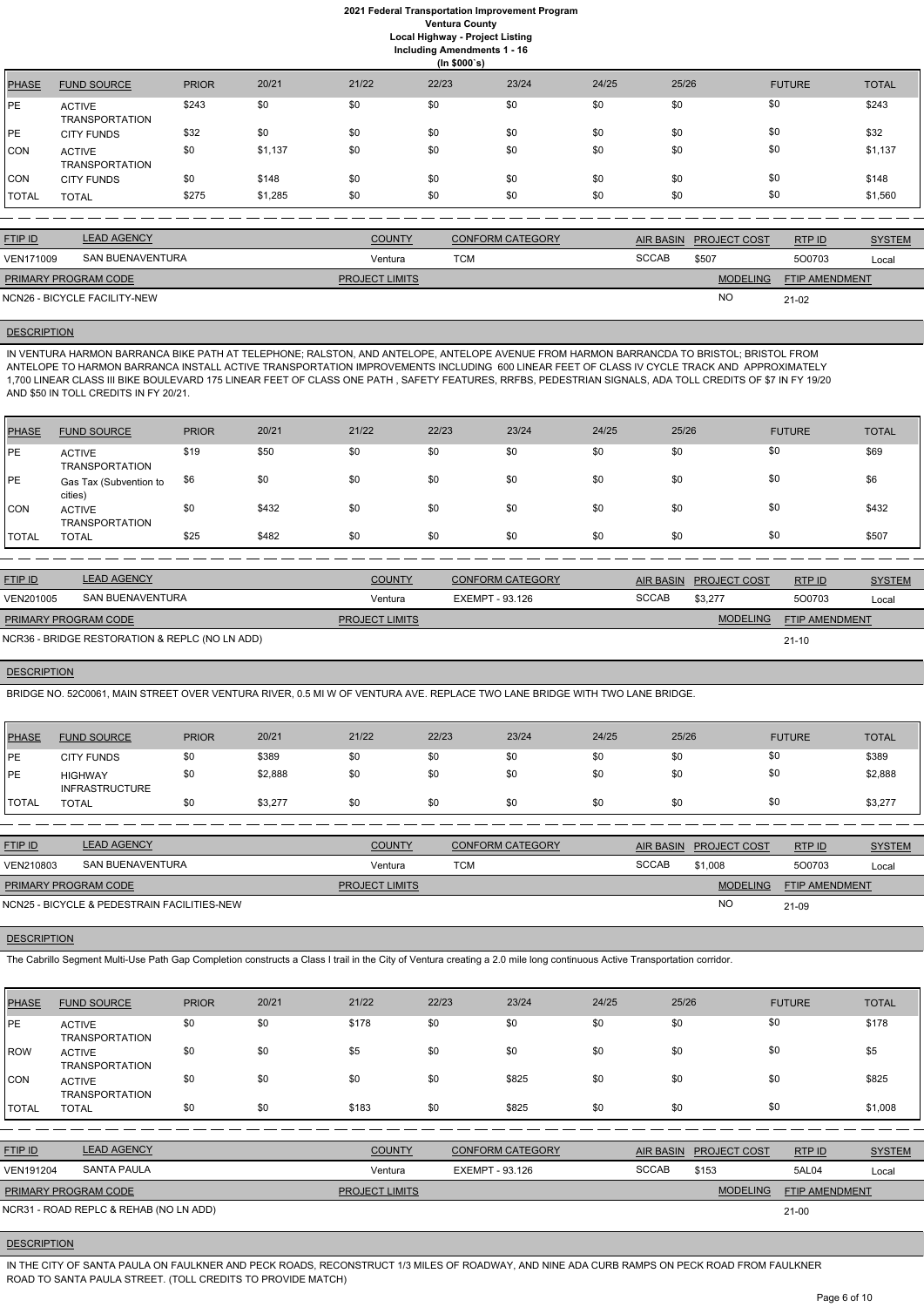| <b>PHASE</b> | <b>FUND SOURCE</b>             | <b>PRIOR</b> | 20/21 | 21/22 | 22/23 | 23/24 | 24/25 | 25/26 | <b>FUTURE</b> | <b>TOTAL</b> |
|--------------|--------------------------------|--------------|-------|-------|-------|-------|-------|-------|---------------|--------------|
| CON          | STP LOCAL -<br><b>REGIONAL</b> | \$0          | \$153 | \$0   | \$0   | \$0   | \$0   | \$0   | \$0           | \$153        |
| TOTAL        | TOTAL                          | \$0          | \$153 | \$0   | \$0   | \$0   | \$0   | \$0   | \$0           | \$153        |
|              |                                |              |       |       |       |       |       |       |               |              |

IN THE CITY OF SIMI VALLEY, INSTALL LEFT-TURN PHASING AT FIVE INTERSECTIONS, INCLUDING MODIFICATIONS TO SIGNAL POLES, SIGNAL MAST ARMS, SIGNAL HEADS, AND TRAFFIC SIGNAL CONTROLLERS

| <b>FTIP ID</b>              | <b>LEAD AGENCY</b>                                    | <b>COUNTY</b>         | <b>CONFORM CATEGORY</b> |              | AIR BASIN PROJECT COST | RTPID                 | <b>SYSTEM</b> |
|-----------------------------|-------------------------------------------------------|-----------------------|-------------------------|--------------|------------------------|-----------------------|---------------|
| <b>VEN191203</b>            | SIMI VALLEY                                           | Ventura               | EXEMPT - 93.127         | <b>SCCAB</b> | \$550                  | 5AL07                 | Local         |
| <b>PRIMARY PROGRAM CODE</b> |                                                       | <b>PROJECT LIMITS</b> |                         |              | <b>MODELING</b>        | <b>FTIP AMENDMENT</b> |               |
|                             | NCNH2 - SIGNAL(S)-AT INTERSECTIONS (NON SIGNAL SYNCH) |                       |                         |              |                        | $21 - 00$             |               |

### **DESCRIPTION**

| PHASE        | <b>FUND SOURCE</b>                          | <b>PRIOR</b> | 20/21 | 21/22 | 22/23 | 23/24 | 24/25 | 25/26 | <b>FUTURE</b> | <b>TOTAL</b> |
|--------------|---------------------------------------------|--------------|-------|-------|-------|-------|-------|-------|---------------|--------------|
| <b>PE</b>    | <b>HIGHWAY SAFETY</b><br><b>IMPROVEMENT</b> | \$0          | \$44  | \$0   | \$0   | \$0   | \$0   | \$0   | \$0           | \$44         |
| <b>IPE</b>   | <b>TRAFFIC IMPACT</b><br><b>FEES</b>        | \$0          | \$6   | \$0   | \$0   | \$0   | \$0   | \$0   | \$0           | \$6          |
| <b>CON</b>   | <b>HIGHWAY SAFETY</b><br><b>IMPROVEMENT</b> | \$0          | \$443 | \$0   | \$0   | \$0   | \$0   | \$0   | \$0           | \$443        |
| CON          | <b>TRAFFIC IMPACT</b><br><b>FEES</b>        | \$0          | \$57  | \$0   | \$0   | \$0   | \$0   | \$0   | \$0           | \$57         |
| <b>TOTAL</b> | <b>TOTAL</b>                                | \$0          | \$550 | \$0   | \$0   | \$0   | \$0   | \$0   | \$0           | \$550        |

| <b>FTIP ID</b>              | <b>LEAD AGENCY</b>                          | <b>COUNTY</b>                            | <b>CONFORM CATEGORY</b> |       | AIR BASIN PROJECT COST | RTPID                 | <b>SYSTEM</b> |
|-----------------------------|---------------------------------------------|------------------------------------------|-------------------------|-------|------------------------|-----------------------|---------------|
| VEN150616                   | THOUSAND OAKS                               | Ventura                                  | EXEMPT - 93.126         | SCCAB | \$2.102                | 5TDL04                | Local         |
| <b>PRIMARY PROGRAM CODE</b> |                                             | <b>PROJECT LIMITS</b>                    |                         |       | <b>MODELING</b>        | <b>FTIP AMENDMENT</b> |               |
|                             | NCN25 - BICYCLE & PEDESTRAIN FACILITIES-NEW | From Thousand Oaks Blyd to Haaland Drive |                         |       | <b>NO</b>              | $21-00$               |               |

### **DESCRIPTION**

IN THOUSAND OAKS, ON RANCHO RD BETWEEN THOUSAND OAKS BLVD AND HAALAND DR, INSTALL NEW SIDEWALKS, NEW AND RETROFIT EXISTING CURB RAMPS, SLOPE PAVING AT US-101 UNDERCROSSING,NEW SIGNAL AT US-101 S/B RAMPS, STRIPE NEW CLASS 2 (APPROXIMATELY 3,000 FT), CLASS 3 SHARROWS (APPROXIMATELY 1,050 FT), MODIFY VEHICLE STRIPING, AND MODIFY SIGNAL AT US-101 N/B RAMPS, ADD 3,900 FEET OF NEW CLASS IV BIKE LANES. (USING TOLL CREDITS TO MATCH CMAQ)

| PHASE        | <b>FUND SOURCE</b> | <b>PRIOR</b> | 20/21 | 21/22   | 22/23 | 23/24 | 24/25 | 25/26 | <b>FUTURE</b> | <b>TOTAL</b> |
|--------------|--------------------|--------------|-------|---------|-------|-------|-------|-------|---------------|--------------|
| PE           | <b>CITY FUNDS</b>  | \$138        | \$0   | \$0     | \$0   | \$0   | \$0   | \$0   | \$0           | \$138        |
| l PE         | CMAQ               | \$209        | \$0   | \$0     | \$0   | \$0   | \$0   | \$0   | \$0           | \$209        |
| <b>CON</b>   | <b>CITY FUNDS</b>  | \$0          | \$0   | \$202   | \$0   | \$0   | \$0   | \$0   | \$0           | \$202        |
| <b>ICON</b>  | CMAQ               | \$0          | \$0   | \$1,553 | \$0   | \$0   | \$0   | \$0   | \$0           | \$1,553      |
| <b>TOTAL</b> | <b>TOTAL</b>       | \$347        | \$0   | \$1,755 | \$0   | \$0   | \$0   | \$0   | \$0           | \$2,102      |

| <b>FTIP ID</b>              | <b>LEAD AGENCY</b>                          | <b>COUNTY</b>                         | <b>CONFORM CATEGORY</b>            | AIR BASIN | <b>PROJECT COST</b> | RTPID                 | <b>SYSTEM</b> |
|-----------------------------|---------------------------------------------|---------------------------------------|------------------------------------|-----------|---------------------|-----------------------|---------------|
| <b>VEN171005</b>            | THOUSAND OAKS                               | Ventura                               | NON-REPORTABLE TCM COMMITTED SCCAB |           | \$5,287             | 500703                | Local         |
| <b>PRIMARY PROGRAM CODE</b> |                                             | <b>PROJECT LIMITS</b>                 |                                    |           | <b>MODELING</b>     | <b>FTIP AMENDMENT</b> |               |
|                             | NCN25 - BICYCLE & PEDESTRAIN FACILITIES-NEW | From THOUSAND OAKS BLVD, to HILLCREST |                                    |           | <b>NO</b>           | $21 - 00$             |               |

# **DESCRIPTION**

IN THOUSAND OAKS ON CONEJO SCHOOL ROAD AND WILLOW LANE BETWEEN HILLCREST AND HAMPSHIRE, INSTALL MISSING SIDEWALK AND RECONSTRUCT EXISTING SIDEWALK SEGMENTS FOR ADA REQUIREMENTS (APPROX 3,400 FT.), INSTALL NEW AND RETROFIT CURB RAMPS, , INSTALL PED CROSSWALK ENHANCEMENTS, STRIPE NEW

CLASS 2 (APPROX 5,300 LF), CLASS 3 SHARROWS (APPROX 1,400 LF), MODIFY VEHICLE STRIPING.

| <b>PHASE</b> | <b>FUND SOURCE</b>                     | <b>PRIOR</b> | 20/21   | 21/22 | 22/23 | 23/24 | 24/25 | 25/26 | <b>FUTURE</b> | <b>TOTAL</b> |
|--------------|----------------------------------------|--------------|---------|-------|-------|-------|-------|-------|---------------|--------------|
| <b>IPE</b>   | <b>CITY FUNDS</b>                      | \$276        | \$0     | \$0   | \$0   | \$0   | \$0   | \$0   | \$0           | \$276        |
| <b>IPE</b>   | TDA ARTICLE #3                         | \$290        | \$0     | \$0   | \$0   | \$0   | \$0   | \$0   | \$0           | \$290        |
| l ROW        | <b>CITY FUNDS</b>                      | \$73         | \$0     | \$0   | \$0   | \$0   | \$0   | \$0   | \$0           | \$73         |
| l ROW        | TDA ARTICLE #3                         | \$73         | \$0     | \$0   | \$0   | \$0   | \$0   | \$0   | \$0           | \$73         |
| <b>CON</b>   | <b>ACTIVE</b><br><b>TRANSPORTATION</b> | \$0          | \$775   | \$0   | \$0   | \$0   | \$0   | \$0   | \$0           | \$775        |
| ICON.        | <b>CITY FUNDS</b>                      | \$0          | \$2,091 | \$0   | \$0   | \$0   | \$0   | \$0   | \$0           | \$2,091      |
| CON          | CMAQ                                   | \$0          | \$1,709 | \$0   | \$0   | \$0   | \$0   | \$0   | \$0           | \$1,709      |
| <b>TOTAL</b> | <b>TOTAL</b>                           | \$712        | \$4,575 | \$0   | \$0   | \$0   | \$0   | \$0   | \$0           | \$5,287      |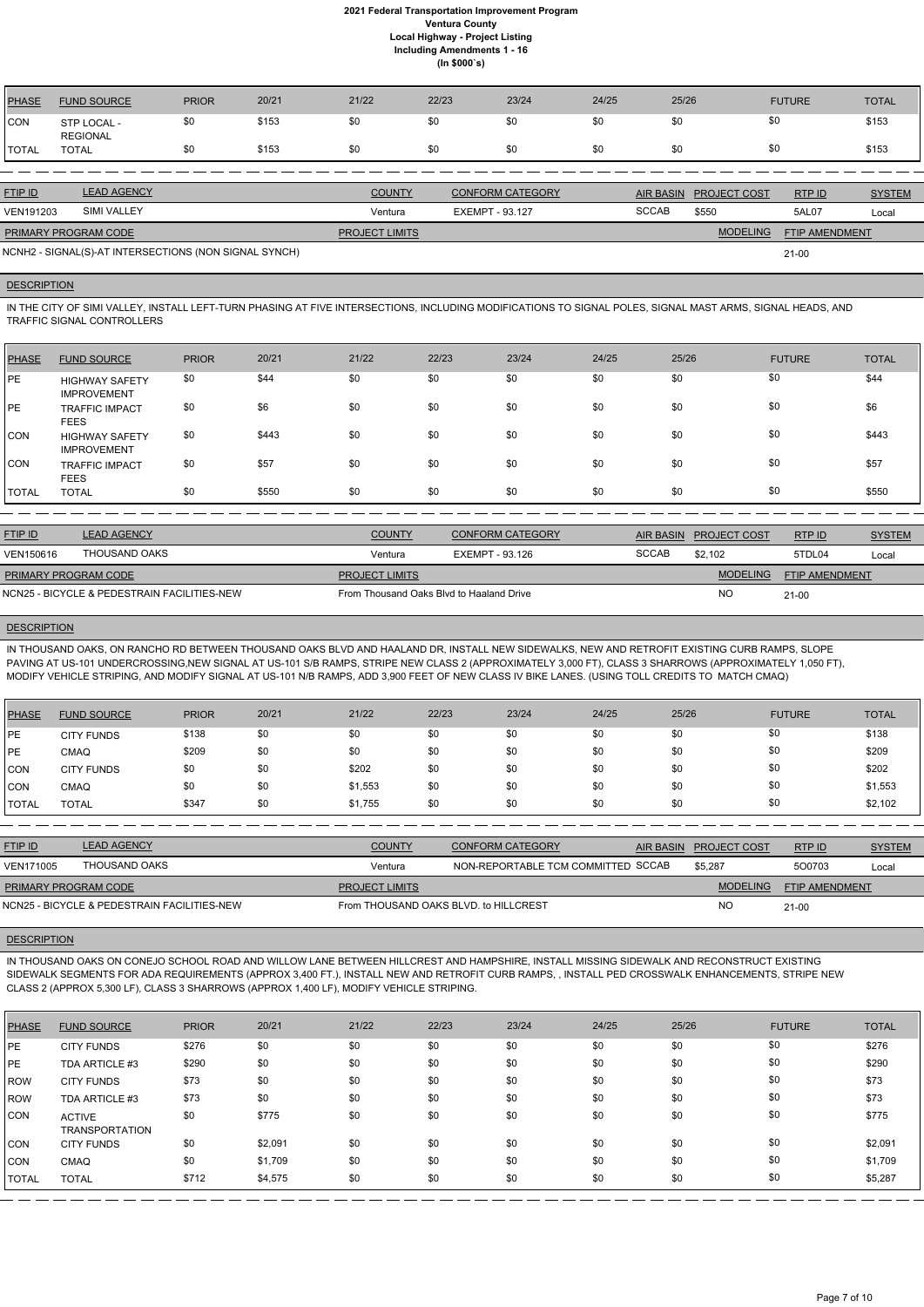| <b>FTIP ID</b>              | <b>LEAD AGENCY</b>                | <b>COUNTY</b>         | <b>CONFORM CATEGORY</b>                       |              | AIR BASIN PROJECT COST | RTPID                 | <b>SYSTEM</b> |
|-----------------------------|-----------------------------------|-----------------------|-----------------------------------------------|--------------|------------------------|-----------------------|---------------|
| VEN190702                   | THOUSAND OAKS                     | Ventura               | тсм                                           | <b>SCCAB</b> | \$2.380                | 500703                | Local         |
| <b>PRIMARY PROGRAM CODE</b> |                                   | <b>PROJECT LIMITS</b> |                                               |              | <b>MODELING</b>        | <b>FTIP AMENDMENT</b> |               |
|                             | NCN27 - PEDESTRIAN FACILITIES-NEW |                       | From THOUSAND OAKS BLVD, to CONEJO SCHOOL RD. |              | <b>NO</b>              | $21-00$               |               |

### **DESCRIPTION**

IN THE CITY OF THOUSAND OAKS ON LOS FELIZ DRIVE, CONSTRUCT SIDEWALK, CURB AND GUTTER AND HANDICAP RAMPS FROM THOUSAND OAKS BLVD. TO CONEJO SCHOOL RD. (4,680 FEET)

| <b>PHASE</b> | <b>FUND SOURCE</b>                     | <b>PRIOR</b> | 20/21   | 21/22 | 22/23 | 23/24 | 24/25 | 25/26 | <b>FUTURE</b> | <b>TOTAL</b> |
|--------------|----------------------------------------|--------------|---------|-------|-------|-------|-------|-------|---------------|--------------|
| <b>IPE</b>   | <b>CITY FUNDS</b>                      | \$380        | \$0     | \$0   | \$0   | \$0   | \$0   | \$0   | \$0           | \$380        |
| <b>IROW</b>  | <b>CITY FUNDS</b>                      | \$50         | \$0     | \$0   | \$0   | \$0   | \$0   | \$0   | \$0           | \$50         |
| CON          | <b>ACTIVE</b><br><b>TRANSPORTATION</b> | \$0          | \$898   | \$0   | \$0   | \$0   | \$0   | \$0   | \$0           | \$898        |
| CON          | <b>CITY FUNDS</b>                      | \$0          | \$1,052 | \$0   | \$0   | \$0   | \$0   | \$0   | \$0           | \$1,052      |
| <b>TOTAL</b> | <b>TOTAL</b>                           | \$430        | \$1,950 | \$0   | \$0   | \$0   | \$0   | \$0   | \$0           | \$2,380      |

| <b>FTIP ID</b>       | <b>LEAD AGENCY</b>                             | <b>COUNTY</b>                | <b>CONFORM CATEGORY</b> |              | AIR BASIN PROJECT COST | RTPID                 | <b>SYSTEM</b> |
|----------------------|------------------------------------------------|------------------------------|-------------------------|--------------|------------------------|-----------------------|---------------|
| VEN210201            | THOUSAND OAKS                                  | Ventura                      | <b>TCM</b>              | <b>SCCAB</b> | \$76,500               | 2020RTP               | Local         |
| PRIMARY PROGRAM CODE |                                                | <b>PROJECT LIMITS</b>        |                         |              | <b>MODELING</b>        | <b>FTIP AMENDMENT</b> |               |
|                      | CANT8 - NEW OVERCROSS OR UNDERCROSS w/ TCM:NRS | From Willow Road to NB Ramps |                         |              | YES                    | 21-05                 |               |

### **DESCRIPTION**

IN THE CITY OF THOUSAND OAKS ON US 101. PM 1.5/2.1, REPLACE HAMPSHIRE ROAD UNDERCROSSING STRUCTURE, BRIDGE NUMBER 52-0273. WIDEN HAMPSHIRE ROAD TO PROVIDE ONE ADDITIONAL LEFT-TURN LANE IN NB DIRECTION BETWEEN SB AND NB RAMPS, IN SB DIRECTION PROVIDE ONE ADDITIONAL THROUGH LANE BETWEEN NB RAMPS AND WILLOW LN AND ONE ADDITIONAL LEFT-TURN LANE BETWEEN SB AND NB RAMPS , CLASS II BIKE LANES, AND WIDEN NB ON-RAMP TO 3 LANES. RIGHT OF WAY ACQUISITION WILL BE REQUIRED.

| PHASE        | <b>FUND SOURCE</b>                | <b>PRIOR</b> | 20/21   | 21/22 | 22/23 | 23/24 | 24/25   | 25/26 | <b>FUTURE</b> | <b>TOTAL</b> |
|--------------|-----------------------------------|--------------|---------|-------|-------|-------|---------|-------|---------------|--------------|
| PE           | Gas Tax (Subvention to<br>cities) | \$0          | \$3,000 | \$0   | \$0   | \$0   | \$6,000 | \$0   | \$0           | \$9,000      |
| ROW          | Gas Tax (Subvention to<br>cities) | \$0          | \$0     | \$0   | \$0   | \$0   | \$0     | \$500 | \$0           | \$500        |
| ICON.        | Gas Tax (Subvention to<br>cities) | \$0          | \$0     | \$0   | \$0   | \$0   | \$0     | \$0   | \$67,000      | \$67,000     |
| <b>TOTAL</b> | <b>TOTAL</b>                      | \$0          | \$3,000 | \$0   | \$0   | \$0   | \$6,000 | \$500 | \$67,000      | \$76,500     |

| <b>FTIP ID</b>              | <b>LEAD AGENCY</b>                        | <b>COUNTY</b>         | <b>CONFORM CATEGORY</b> |       | AIR BASIN PROJECT COST | RTPID                 | <b>SYSTEM</b> |
|-----------------------------|-------------------------------------------|-----------------------|-------------------------|-------|------------------------|-----------------------|---------------|
| <b>VEN54032</b>             | <b>VARIOUS AGENCIES</b>                   | Ventura               | EXEMPT - 93.126         | SCCAB | \$200                  | <b>VEN54032</b>       | Local         |
| <b>PRIMARY PROGRAM CODE</b> |                                           | <b>PROJECT LIMITS</b> |                         |       | <b>MODELING</b>        | <b>FTIP AMENDMENT</b> |               |
|                             | LUM02 - REHABILITATION AND RECONSTRUCTION |                       |                         |       | <b>NC</b>              | $21-02$               |               |

### **DESCRIPTION**

GROUPED PROJECTS FOR PAVEMENT RESURFACING AND/OR REHABILITATION - LOCAL STREETS & ROADS Scope: Projects are consistent with 40 CFR Part 93.126 Exempt Tables 2 categories - Pavement resurfacing and/or rehabilitation, Emergency relief (23 U.S.C. 125), Widening narrow pavements or reconstructing bridges (no add travel lanes) Toll Credits will be used for STPL.

| PHASE          | <b>FUND SOURCE</b>                      | <b>PRIOR</b> | 20/21 | 21/22 | 22/23 | 23/24 | 24/25 | 25/26 | <b>FUTURE</b>      | <b>TOTAL</b> |
|----------------|-----------------------------------------|--------------|-------|-------|-------|-------|-------|-------|--------------------|--------------|
| <b>ICON</b>    | <b>HIGHWAY</b><br><b>INFRASTRUCTURE</b> |              | \$200 | \$0   | \$0   | \$0   | \$0   | \$0   | \$0                | \$200        |
| <b>I</b> TOTAL | <b>TOTAL</b>                            |              | \$200 | \$0   | \$0   | \$0   | \$0   | \$0   | $\mathbf{r}$<br>งเ | \$200        |

| <b>FTIP ID</b>              | <b>LEAD AGENCY</b>                             | <b>COUNTY</b>         | <b>CONFORM CATEGORY</b> |              | AIR BASIN PROJECT COST | RTPID                 | <b>SYSTEM</b> |
|-----------------------------|------------------------------------------------|-----------------------|-------------------------|--------------|------------------------|-----------------------|---------------|
| VENLS07                     | VARIOUS AGENCIES                               | Ventura               | EXEMPT - 93.126         | <b>SCCAB</b> | \$16,838               | VENLS07               | Local         |
| <b>PRIMARY PROGRAM CODE</b> |                                                | <b>PROJECT LIMITS</b> |                         |              | <b>MODELING</b>        | <b>FTIP AMENDMENT</b> |               |
|                             | NCR36 - BRIDGE RESTORATION & REPLC (NO LN ADD) |                       |                         |              | <b>NO</b>              | $21 - 15$             |               |

#### **DESCRIPTION**

GROUPED PROJECTS FOR BRIDGE REHABILITATION AND RECONSTRUCTION - HBP PROGRAM Scope: Projects are consistent with 40 CFR Part 93.126 Exempt Tables 2 categories - Widening narrow pavements or reconstructing bridges (no additional travel lanes)

| <b>PHASE</b>  | <b>FUND SOURCE</b>    | <b>PRIOR</b> | 20/21 | 21/22 | 22/23 | 23/24 | 24/25   | 25/26 | <b>FUTURE</b> | <b>TOTAL</b> |
|---------------|-----------------------|--------------|-------|-------|-------|-------|---------|-------|---------------|--------------|
| <b>CON</b>    | <b>BRIDGE - LOCAL</b> | \$0          | \$173 | \$0   | \$0   | \$78  | \$4,132 | \$0   | \$9,795       | \$14,178     |
| <b>CON</b>    | <b>COUNTY</b>         | \$0          | \$38  | \$0   | \$0   | \$19  | \$535   |       | \$2,068       | \$2,660      |
| <b>ITOTAL</b> | <b>TOTAL</b>          | \$0          | \$211 | \$0   | \$0   | \$97  | \$4,667 |       | \$11,863      | \$16,838     |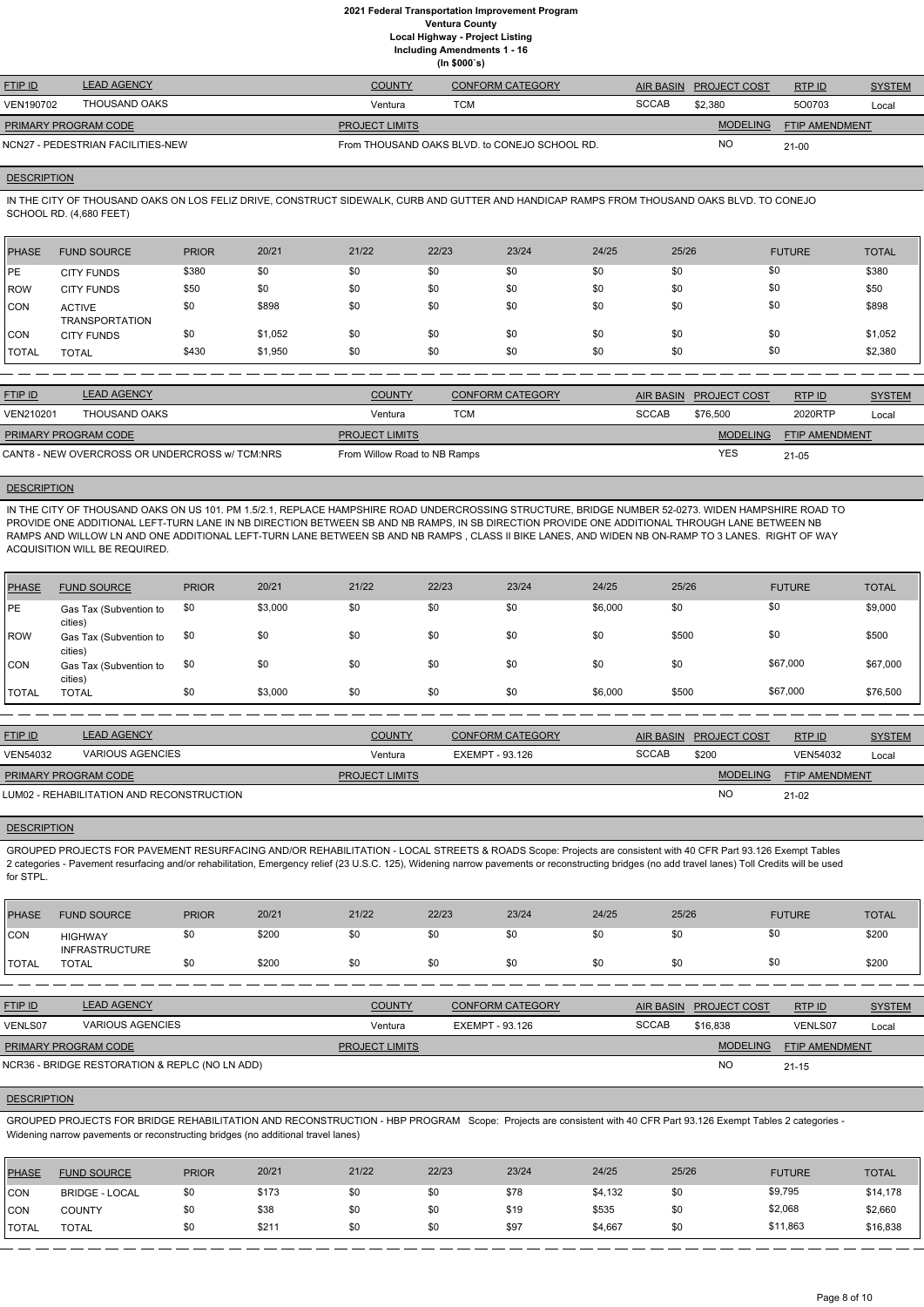|                             | (ln \$000's)                                          |                                     |                         |              |                        |                       |               |  |  |  |  |  |  |
|-----------------------------|-------------------------------------------------------|-------------------------------------|-------------------------|--------------|------------------------|-----------------------|---------------|--|--|--|--|--|--|
| <b>FTIP ID</b>              | <b>LEAD AGENCY</b>                                    | <b>COUNTY</b>                       | <b>CONFORM CATEGORY</b> |              | AIR BASIN PROJECT COST | RTP ID                | <b>SYSTEM</b> |  |  |  |  |  |  |
| VEN011202                   | <b>VENTURA COUNTY</b>                                 | Ventura                             | NON-EXEMPT              | <b>SCCAB</b> | \$8,873                | VEN011202             | Local         |  |  |  |  |  |  |
| <b>PRIMARY PROGRAM CODE</b> |                                                       | <b>PROJECT LIMITS</b>               |                         |              | <b>MODELING</b>        | <b>FTIP AMENDMENT</b> |               |  |  |  |  |  |  |
| GМ                          | CAY63 - HIGHWAY/ROAD IMP - LANE ADD'S (NO HOV LANES): | From OXNARD CITY LIMIT to RICE ROAD |                         |              | <b>YES</b>             | $21 - 16$             |               |  |  |  |  |  |  |

**DESCRIPTION** 

HUENEME RD FROM OXNARD CITY LIMITS TO RICE RD - WIDEN FROM 2 TO 4 LANES (PHASE I)

| PHASE      | <b>FUND SOURCE</b>                      | <b>PRIOR</b> | 20/21 | 21/22   | 22/23 | 23/24 | 24/25 | 25/26   | <b>FUTURE</b> | <b>TOTAL</b> |
|------------|-----------------------------------------|--------------|-------|---------|-------|-------|-------|---------|---------------|--------------|
| <b>IPE</b> | <b>HIGHWAY</b><br><b>INFRASTRUCTURE</b> | \$0          | \$0   | \$1,172 | \$0   | \$0   | \$0   | \$0     | \$0           | \$1,172      |
| IPE.       | <b>PRIVATE FUNDS</b>                    | \$0          | \$0   | \$998   | \$0   | \$0   | \$0   | \$0     | \$0           | \$998        |
| ROW        | <b>PRIVATE FUNDS</b>                    | \$0          | \$0   | \$0     | \$0   | \$0   | \$0   | \$300   | \$0           | \$300        |
| <b>CON</b> | <b>PRIVATE FUNDS</b>                    | \$0          | \$0   | \$0     | \$0   | \$0   | \$0   | \$6,403 | \$0           | \$6,403      |
| I TOTAL    | <b>TOTAL</b>                            | \$0          | \$0   | \$2,170 | \$0   | \$0   | \$0   | \$6,703 | \$0           | \$8,873      |

| <b>FTIP ID</b>              | <b>LEAD AGENCY</b>                                    | <b>COUNTY</b>         | <b>CONFORM CATEGORY</b>                     | <b>AIR BASIN</b> | <b>PROJECT COST</b> | RTPID                 | <b>SYSTEM</b> |
|-----------------------------|-------------------------------------------------------|-----------------------|---------------------------------------------|------------------|---------------------|-----------------------|---------------|
| VEN170105                   | <b>VENTURA COUNTY</b>                                 | Ventura               | NON-EXEMPT                                  | <b>SCCAB</b>     | \$2,560             | 5A0708                | Local         |
| <b>PRIMARY PROGRAM CODE</b> |                                                       | <b>PROJECT LIMITS</b> |                                             |                  | <b>MODELING</b>     | <b>FTIP AMENDMENT</b> |               |
| <b>RS</b>                   | CAX63 - HIGHWAY/ROAD IMP - LANE ADD'S (NO HOV LANES): |                       | From @ GONZALES ROAD to AT THE INTERSECTION |                  | <b>YES</b>          | $21-00$               |               |

**DESCRIPTION** 

HARBOR BOULEVARD AT GONZALES ROAD - ADD 2ND SOUTHBOUND THROUGH LANE AND 2ND NORTHBOUND THROUGH LANE.

| PHASE        | <b>FUND SOURCE</b>   | <b>PRIOR</b> | 20/21 | 21/22 | 22/23 | 23/24 | 24/25   | 25/26 | <b>FUTURE</b> | <b>TOTAL</b> |
|--------------|----------------------|--------------|-------|-------|-------|-------|---------|-------|---------------|--------------|
| PE           | <b>PRIVATE FUNDS</b> | \$0          |       | \$0   | \$0   | \$0   | \$330   | \$0   | \$0           | \$330        |
| CON          | <b>PRIVATE FUNDS</b> | \$0          | \$0   | \$0   | \$0   | \$0   | \$2,230 | \$0   | \$0           | \$2,230      |
| <b>TOTAL</b> | <b>TOTAL</b>         |              | \$0   | \$0   | \$0   | \$0   | \$2,560 | \$0   | \$0           | \$2,560      |

| <b>FTIP ID</b>              | <b>LEAD AGENCY</b>    | <b>COUNTY</b>         | <b>CONFORM CATEGORY</b> | <b>AIR BASIN</b> | <b>PROJECT COST</b> | RTPID                 | <b>SYSTEM</b> |
|-----------------------------|-----------------------|-----------------------|-------------------------|------------------|---------------------|-----------------------|---------------|
| VEN170109                   | <b>VENTURA COUNTY</b> | Ventura               | EXEMPT - 93.126         | <b>SCCAB</b>     | \$3.400             | 9999                  | Local         |
| <b>PRIMARY PROGRAM CODE</b> |                       | <b>PROJECT LIMITS</b> |                         |                  | <b>MODELING</b>     | <b>FTIP AMENDMENT</b> |               |
| PLN40 - PLANNING            |                       |                       |                         |                  | <b>NO</b>           | 21-00                 |               |

# **DESCRIPTION**

HUENEME ROAD FROM RICE ROAD TO LAS POSAS ROAD - WIDEN 3.66 ROAD MILES TO FOUR LANES ( PE ONLY)

| <b>PHASE</b> | <b>FUND SOURCE</b>   | <b>PRIOR</b> | 20/21 | 21/22 | 22/23 | 23/24 | 24/25   | 25/26 | <b>FUTURE</b> | <b>TOTAL</b> |
|--------------|----------------------|--------------|-------|-------|-------|-------|---------|-------|---------------|--------------|
| <b>DE</b>    | <b>PRIVATE FUNDS</b> | \$0          |       | \$0   |       | \$0   | \$3,400 | \$0   |               | \$3,400      |
| <b>TOTAL</b> | <b>TOTAL</b>         |              |       | \$0   |       | \$0   | \$3,400 | \$0   |               | \$3,400      |

| <b>FTIP ID</b>       | <b>LEAD AGENCY</b>                                     | <b>COUNTY</b>         | <b>CONFORM CATEGORY</b>                        | <b>AIR BASIN</b> | <b>PROJECT COST</b> | RTPID          | <b>SYSTEM</b> |
|----------------------|--------------------------------------------------------|-----------------------|------------------------------------------------|------------------|---------------------|----------------|---------------|
| <b>VEN170110</b>     | <b>VENTURA COUNTY</b>                                  | Ventura               | NON-EXEMPT                                     | <b>SCCAB</b>     | \$58,700            | 5A0720         | Local         |
| PRIMARY PROGRAM CODE |                                                        | <b>PROJECT LIMITS</b> |                                                |                  | <b>MODELING</b>     | FTIP AMENDMENT |               |
| RS                   | CAX63 - HIGHWAY/ROAD IMP - LANE ADD'S ( NO HOV LANES): |                       | From OXNARD CITY LIMITS to VENTURA CITY LIMITS |                  | <b>YES</b>          | $21 - 00$      |               |
|                      |                                                        |                       |                                                |                  |                     |                |               |

**DESCRIPTION** 

HARBOR BOULEVARD - WIDEN APPROXIMATELY 1.99 MILES OF ROADWAY FROM TWO TO FOUR LANES FROM OXNARD CL TO VENTURA CL (MILEAGE INCLUDES 545.6 FOOT BRIDGE OVER SANTA CLARA RIVER)

| <b>PHASE</b>   | <b>FUND SOURCE</b>           | <b>PRIOR</b> | 20/21 | 21/22                                | 22/23 | 23/24                   | 24/25        | 25/26            |                     | <b>FUTURE</b>         | <b>TOTAL</b>  |
|----------------|------------------------------|--------------|-------|--------------------------------------|-------|-------------------------|--------------|------------------|---------------------|-----------------------|---------------|
| PE             | PRIVATE FUNDS                | \$0          | \$0   | \$0                                  | \$0   | \$0                     | \$7,630      | \$0              |                     | \$0                   | \$7,630       |
| ICON           | PRIVATE FUNDS                | \$0          | \$0   | \$0                                  | \$0   | \$0                     | \$51,070     | \$0              |                     | \$0                   | \$51,070      |
| <b>ITOTAL</b>  | <b>TOTAL</b>                 | \$0          | \$0   | \$0                                  | \$0   | \$0                     | \$58,700     | \$0              |                     | \$0                   | \$58,700      |
|                |                              |              |       |                                      |       |                         |              |                  |                     |                       |               |
| <b>FTIP ID</b> | <b>LEAD AGENCY</b>           |              |       | <b>COUNTY</b>                        |       | <b>CONFORM CATEGORY</b> |              | <b>AIR BASIN</b> | <b>PROJECT COST</b> | RTPID                 | <b>SYSTEM</b> |
| VEN210603      | <b>VENTURA COUNTY</b>        |              |       | Ventura                              |       | NON-REPORTABLE TCM      | <b>SCCAB</b> |                  | \$957               |                       | Local         |
|                | PRIMARY PROGRAM CODE         |              |       | <b>PROJECT LIMITS</b>                |       |                         |              |                  | <b>MODELING</b>     | <b>FTIP AMENDMENT</b> |               |
|                | NCN26 - BICYCLE FACILITY-NEW |              |       | From Mulberry Road to Los Cabos Lane |       |                         |              |                  | NO                  | 21-06                 |               |

# **DESCRIPTION**

Ventura Avenue Pedestrian and Bike Lane Improvements: Construct 1,135 feet of sidewalk on east side of Ventura Ave; 1580 feet of Class II bike lanes on west side; 1580 feet of Class III bike lanes on east side; access ramps; traffic calming measures.